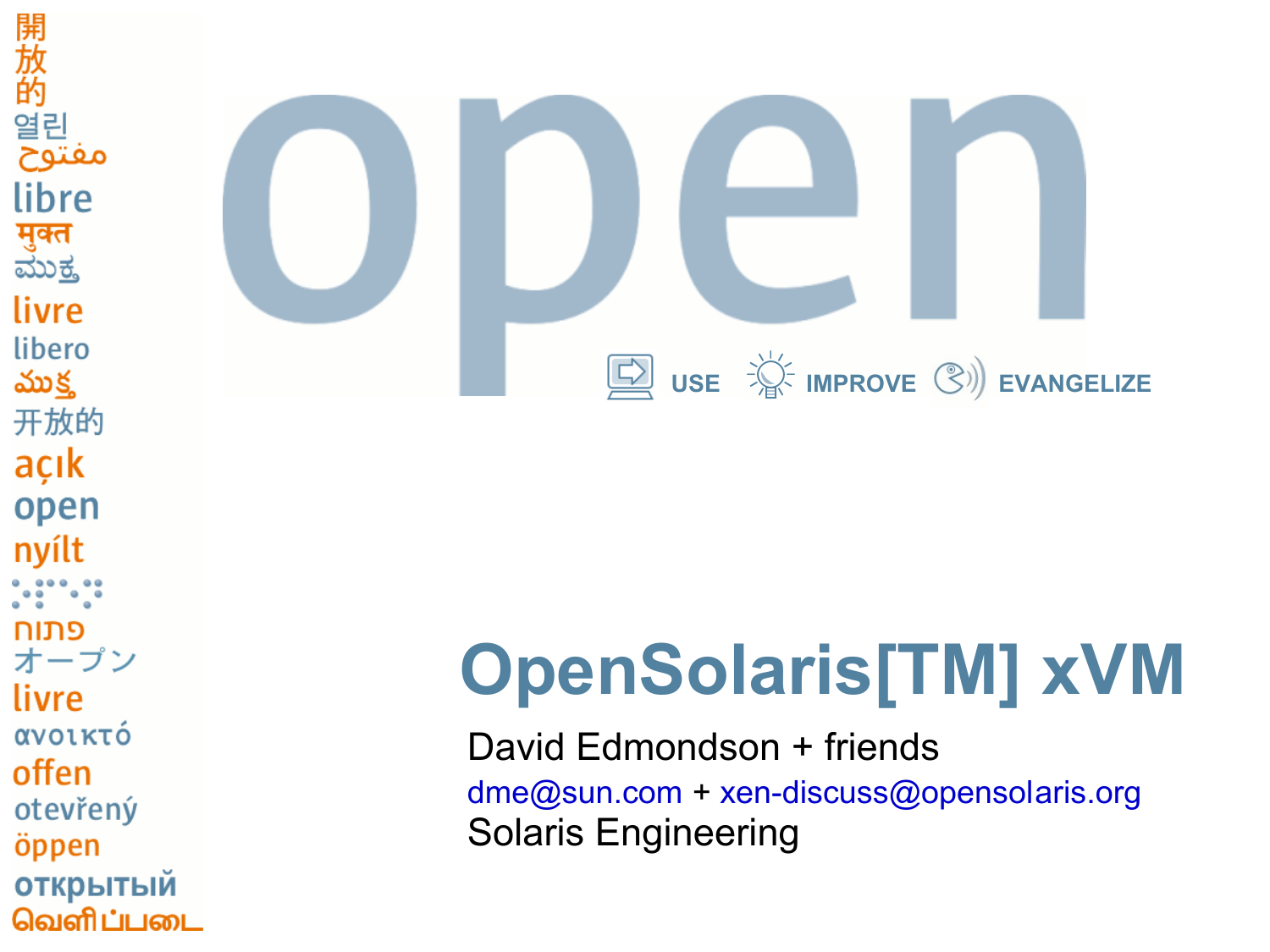

## **Introduction**

- What is the OpenSolaris xVM?
- Why should I care?
- Using xVM
	- Control domain: booting, services, tools
	- Guest domains: creation, booting
	- Debugging
- Porting OpenSolaris
- Where are the pieces?
- Futures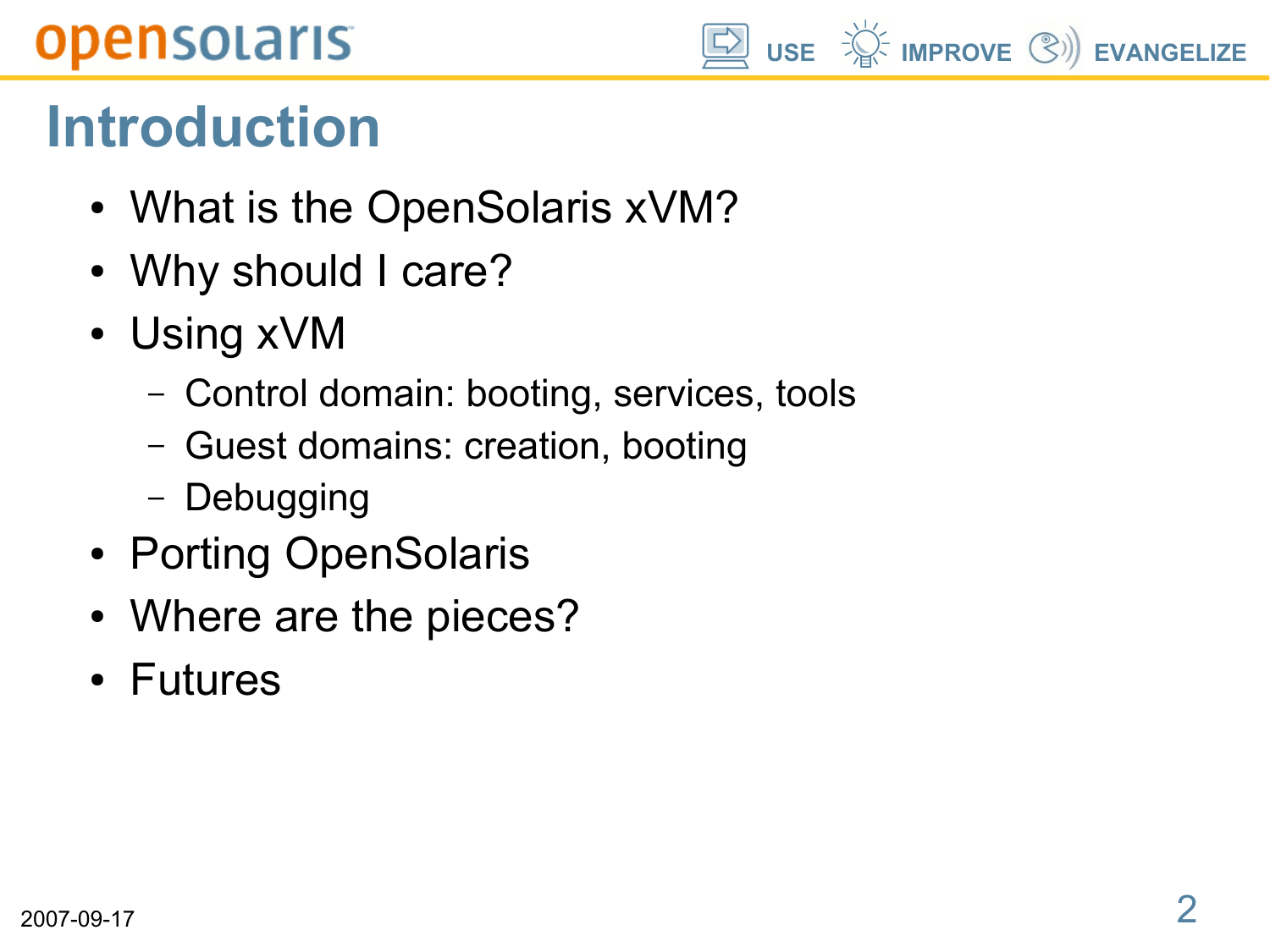

## **What is xVM?**

- An open source hypervisor
- A port of OpenSolaris to run on the hypervisor
- A set of control tools for the hypervisor
- A set of support tools for running other operating systems on the hypervisor under the direction of **OpenSolaris**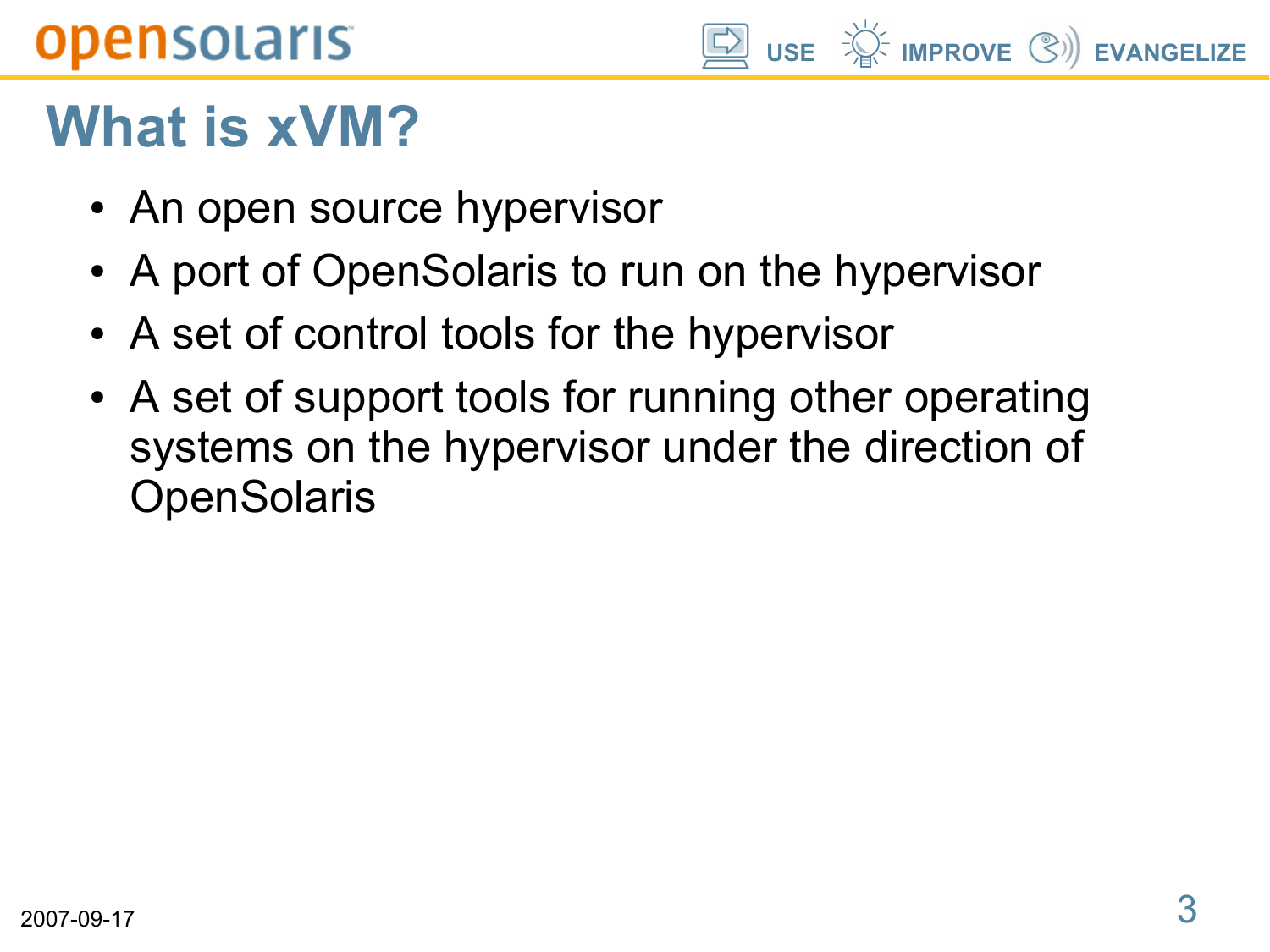# **Open source hypervisor technology**

- Originally developed at the University of Cambridge, England
	- Licensed under the GPLv2 and LGPL
	- XenSource: a start-up created by the original developers of the project to commercialise the results
- Significant contributions from Intel, AMD, IBM, HP, Fujitsu, ...
- Mostly x86, but also available on PPC and Itanium
- Now at version 3.1
	- OpenSolaris port is 3.0.4-1 based, moving to 3.1 soon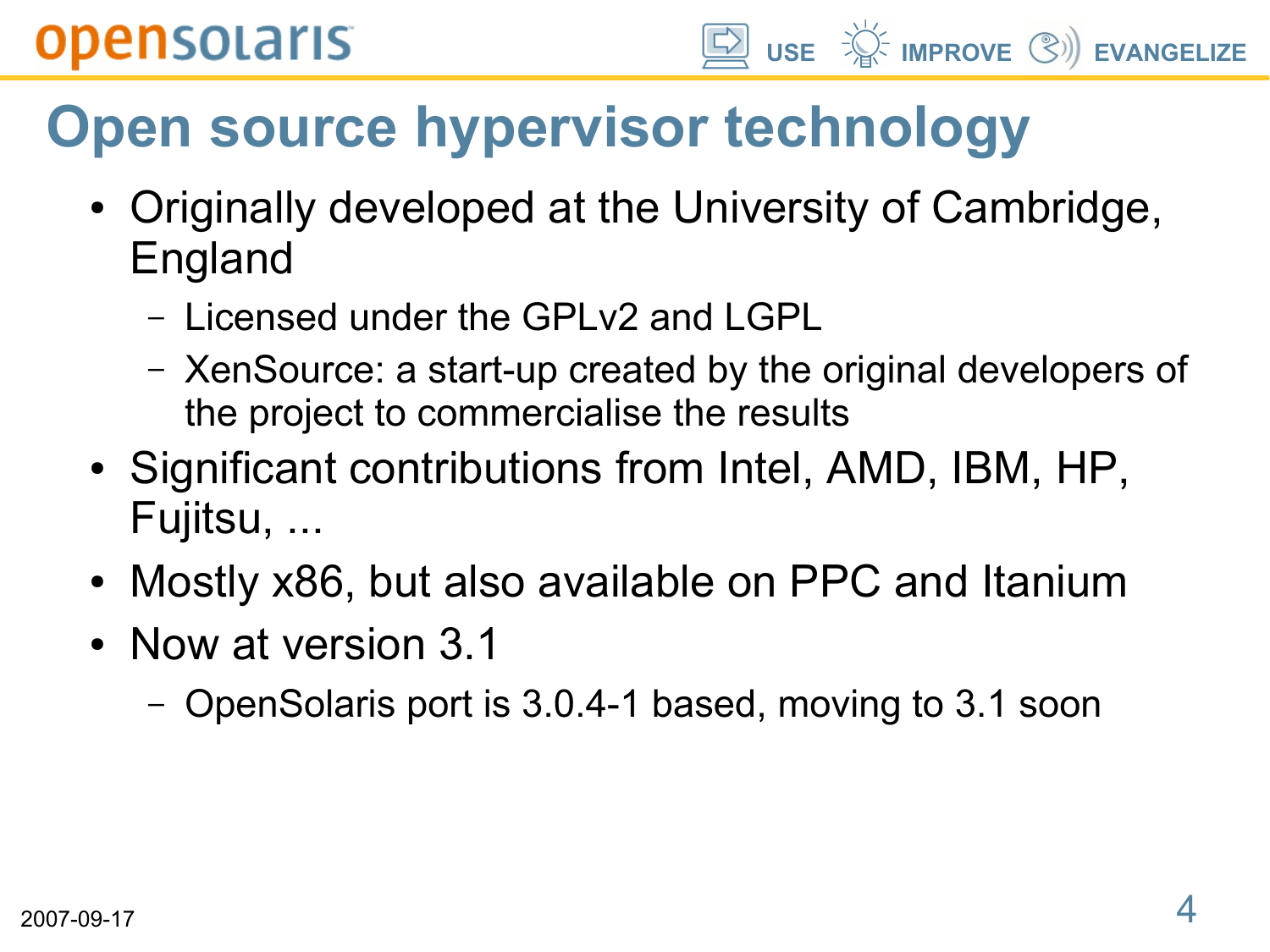

# **Hypervisor Design Principles and Goals**

- Existing applications and binaries must run unmodified
- Support for multi-process, multi-application application environments
	- Permit complex server configurations to be virtualised within a single guest OS instance
- Paravirtualisation (PV) enables high performance and strong isolation between domains
	- Particularly on uncooperative architectures (x86)
- Support up to 100 active VM instances on modern servers
- Live migration of VM instances between servers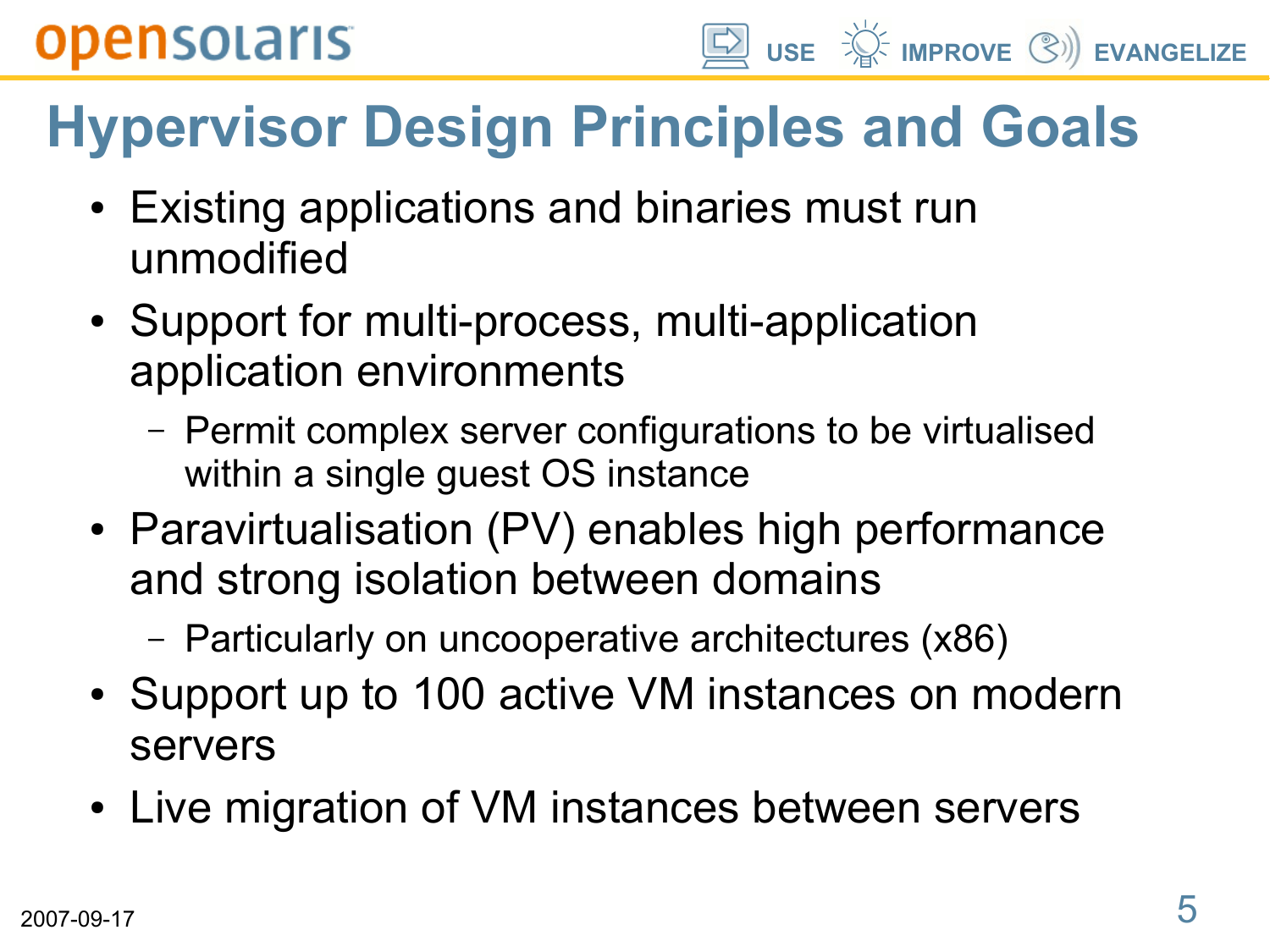**USE IMPROVE EVANGELIZE**

## **xVM architecture**

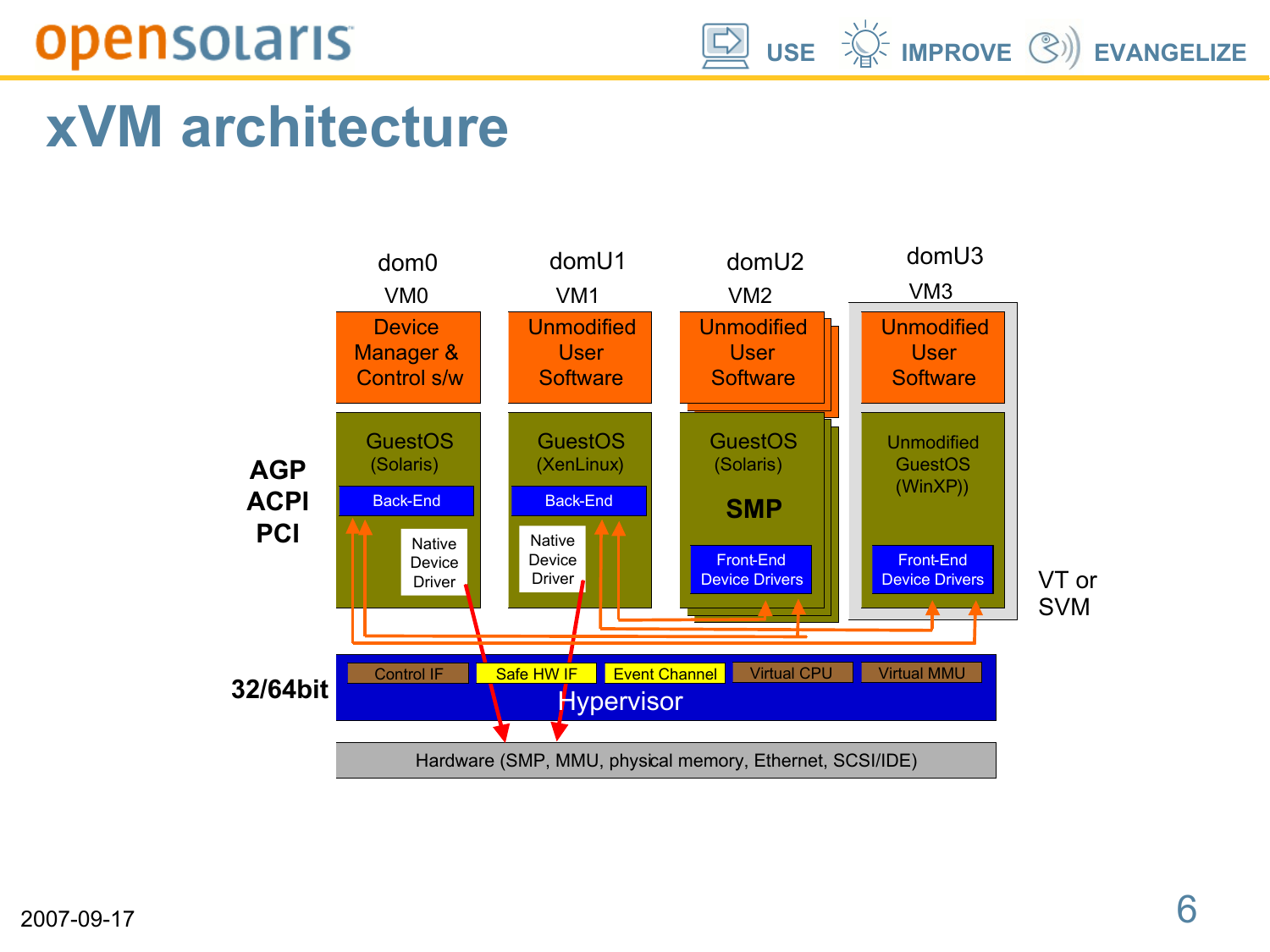

# **Key Capabilities**

- Checkpoint/restart and live migration
	- Managed provisioning
	- Grid operations: virtual platform
- Multiple OSes running simultaneously
	- Solaris, Linux, Windows
	- No longer a boot-time decision
- Special purpose kernels
	- JVM, drivers, filesystems, ...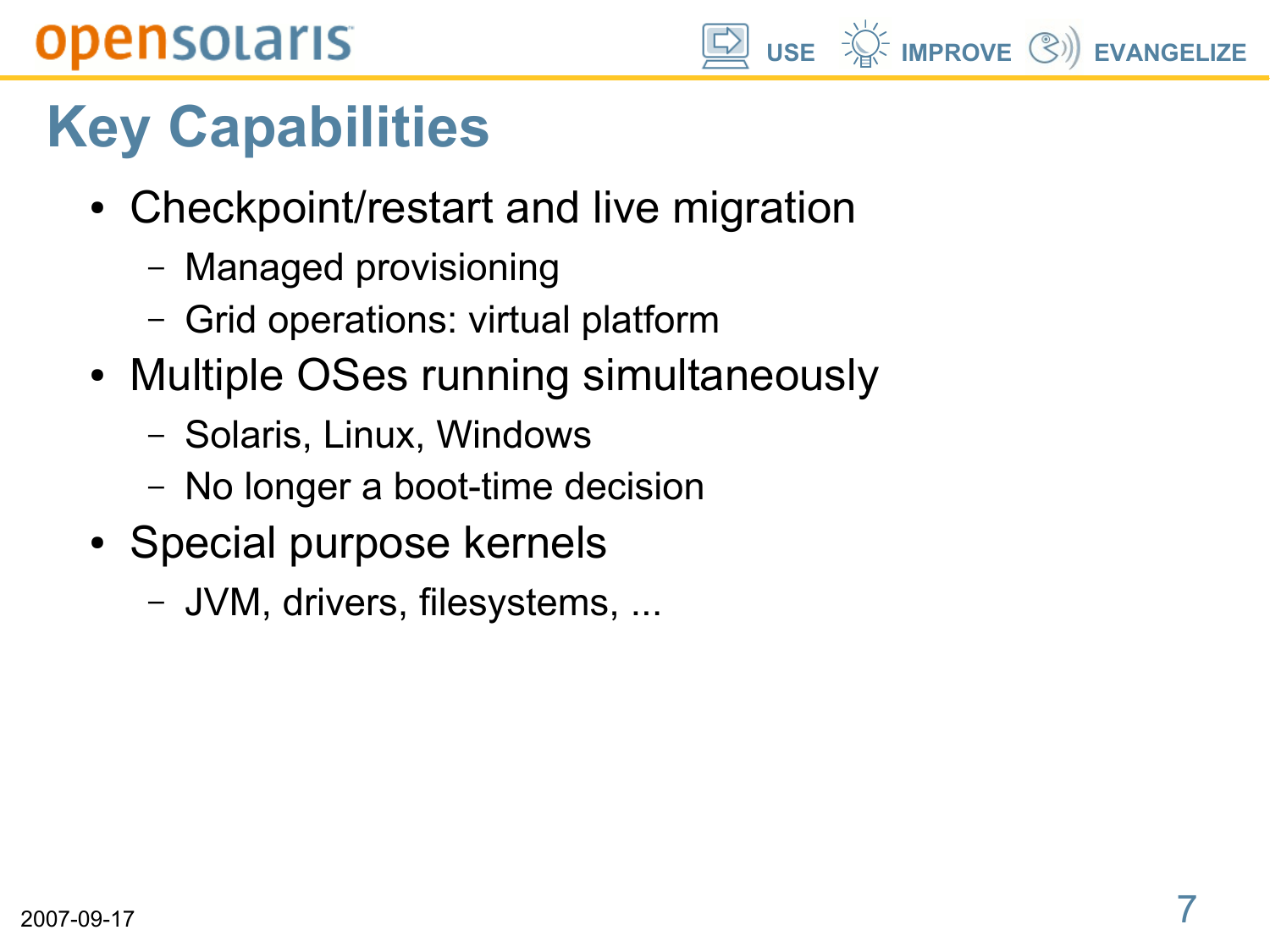

## **When should I use it?**

- Good for:
	- Develop and test:
		- Fast turn-around time (shutdown and reboot)
		- User-level code
		- Installation
		- General kernel components
	- Older Solaris, Microsoft, Linux, ...
	- "Network in a box"
	- Sharing canned system configurations
- Clone and snapshot of zvols
	- Quickly produce multiple identical guest domains
	- Quickly return to a known stable state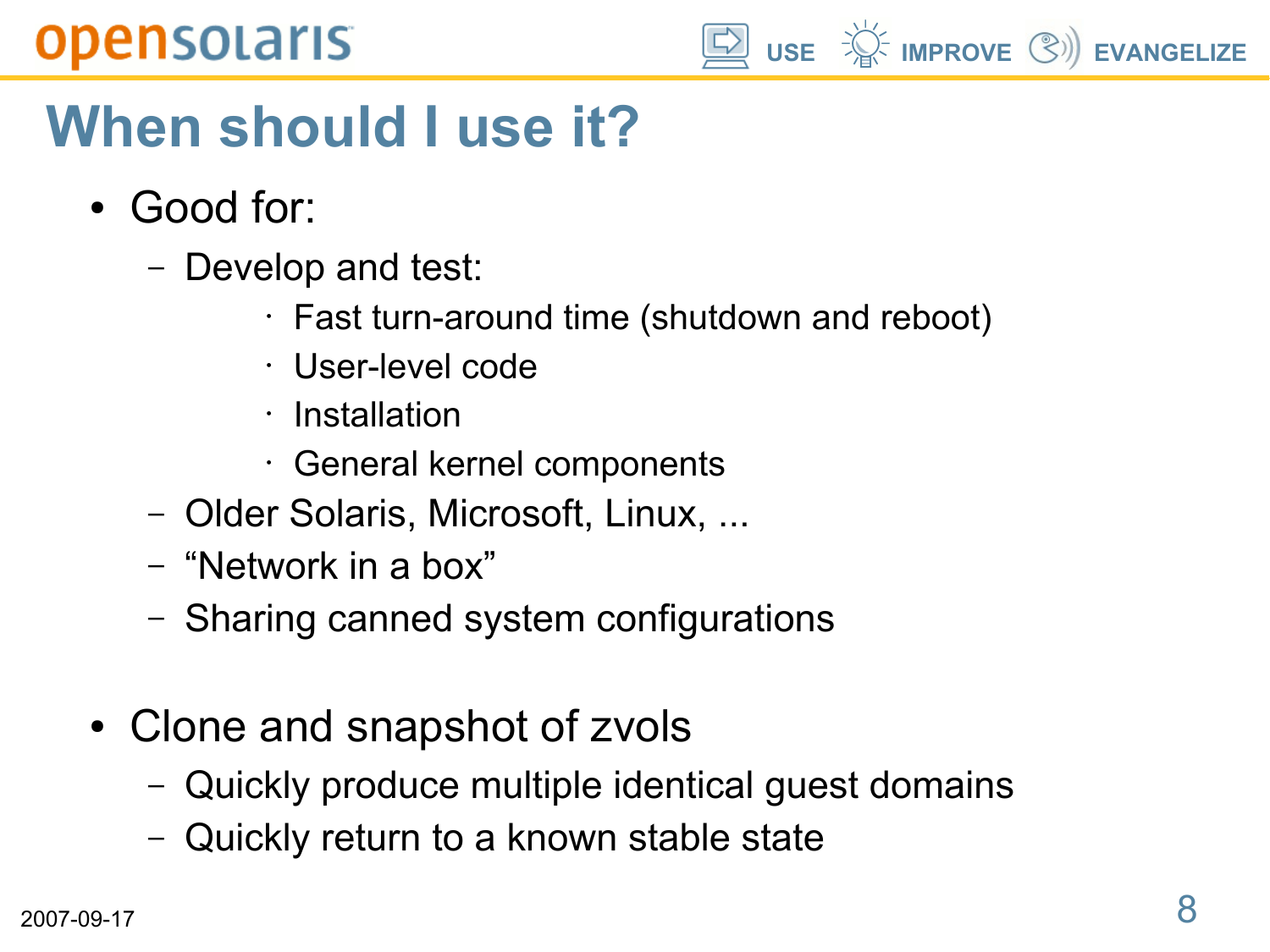

# **When should I avoid it?**

- Not so good for:
	- Timing critical work
	- Heavy IO loads
- Poor for:
	- Hardware drivers
		- Will improve with driver domains, IOMMU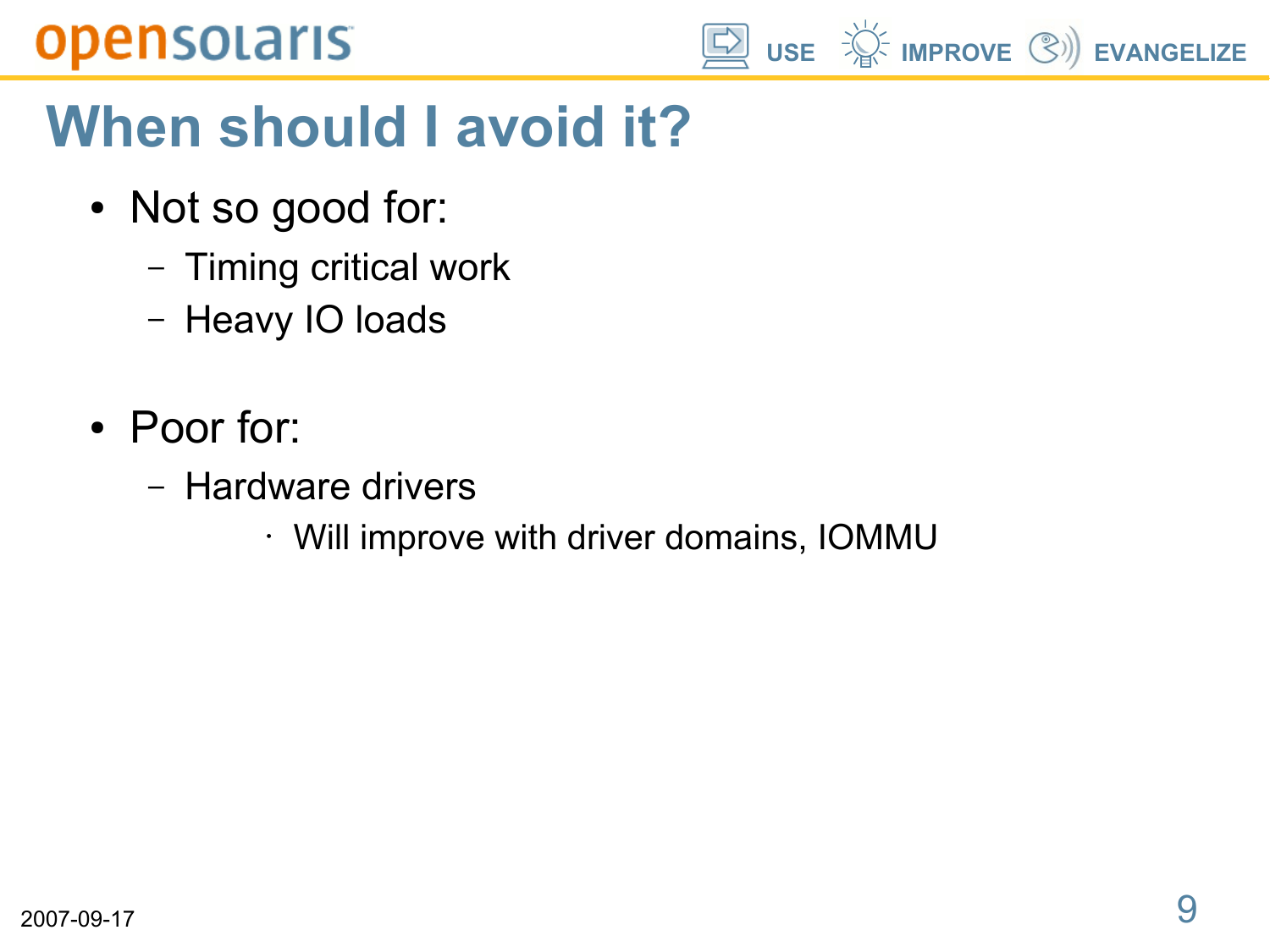# **Using xVM: Booting the control domain**

• Grub loads the hypervisor, kernel and boot archive:

**USE IMPROVE EVANGELIZE**

title Solaris xVM kernel\$ /boot/\$ISADIR/xen.gz console=com1 com1=9600,8n1 module\$ /platform/i86xpv/kernel/\$ISADIR/unix /platform/i86xpv/kernel/\$ISADIR/unix module\$ /platform/i86pc/\$ISADIR/boot\_archive

#### • Hypervisor:

- Initialises, probes hardware, etc.
- Creates dom0 environment around the kernel and boot archive
- Jumps to dom0 kernel
- Note:
	- Extended Grub syntax to allow expansion of environment specific tokens (kernels, module\$, \$ISADIR)
	- Boot archive is separated into 32 bit and 64 bit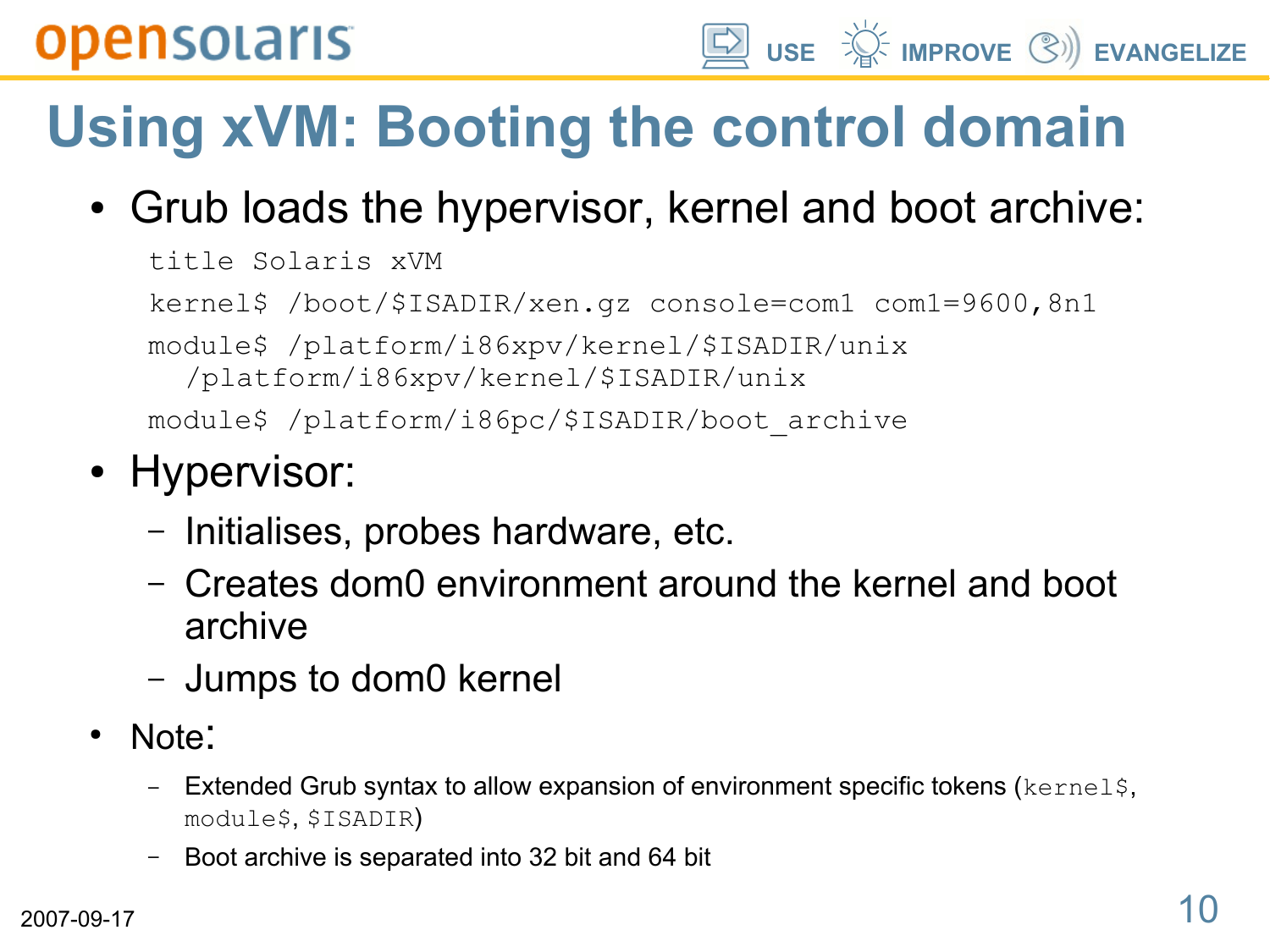## **Using xVM: dom0 services**

- svc:/system/xvm/store:default
	- File-based database used to store configuration of known domains

**USE IMPROVE EVANGELIZE**

- svc:/system/xvm/xend:default
	- Long running daemon used by administrative tools to communicate with the hypervisor
	- Performs much of the work of creating guest domains, migration, etc.
- svc:/system/xvm/console:default
	- Mediates access to guest domain consoles (badly)
- svc:/system/xvm/domains:default
	- Automatically creates and destroys guest domains at service start/stop time (typically system boot/shutdown)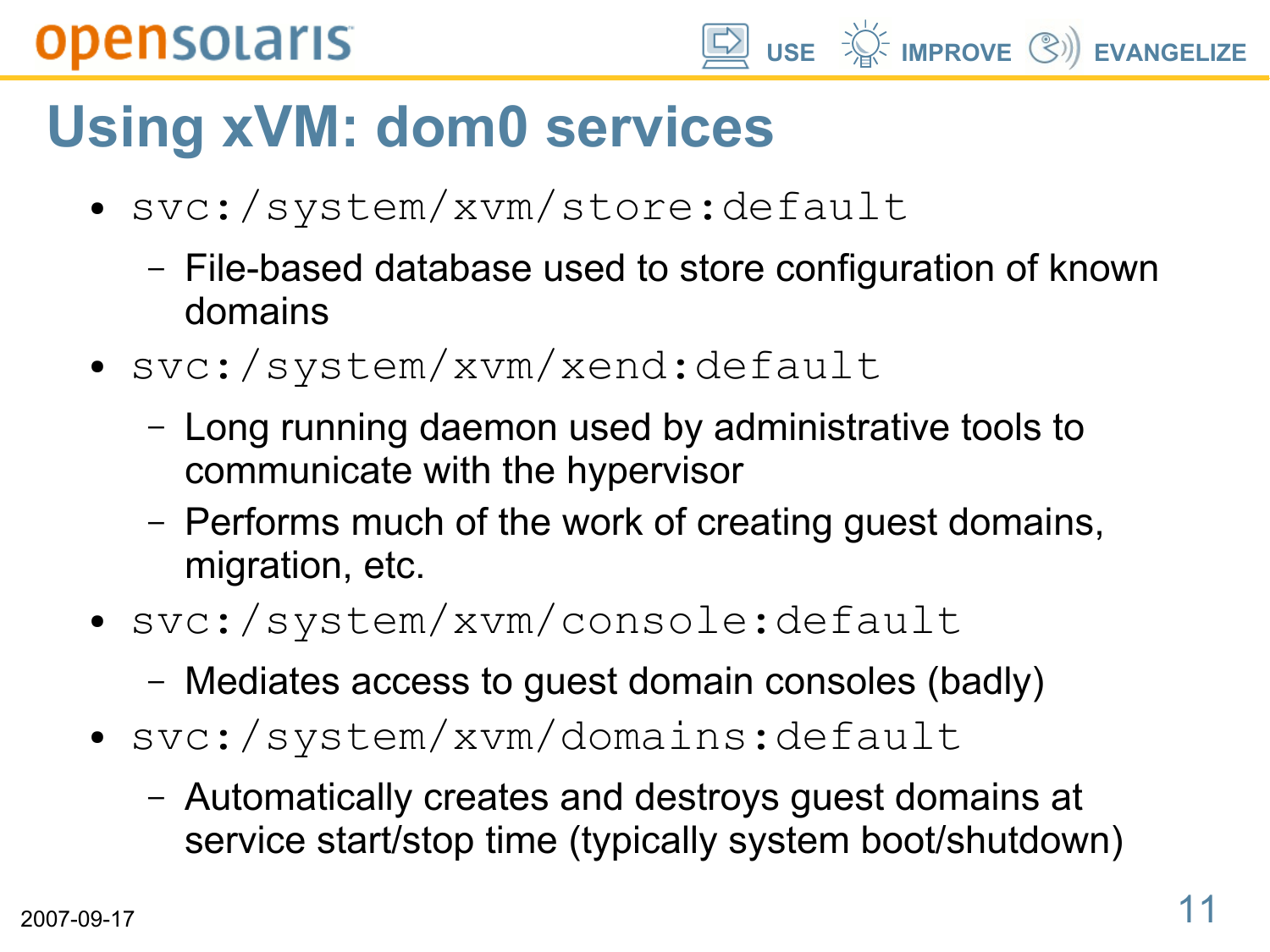

## **Using xVM: dom0 tools (1)**

- xm
	- Low-level xVM specific command to query the state of the hypervisor, create domains, manipulate configuration, etc.

```
shocks# xm start x1
shocks# xm list
Name ID Mem VCPUs State Time(s)
Domain-0 0 984 2 r----- 810.3
x1 2 1023 1 r----- 9.1
shocks# xm console x1
...
x1 console login: root
Password: 
Last login: Sat Sep 8 02:02:28 on console
Sep 8 18:00:13 x1 login: ROOT LOGIN /dev/console
Sun Microsystems Inc. SunOS 5.11 matrix-build-2007-08-21 October 2007
#
```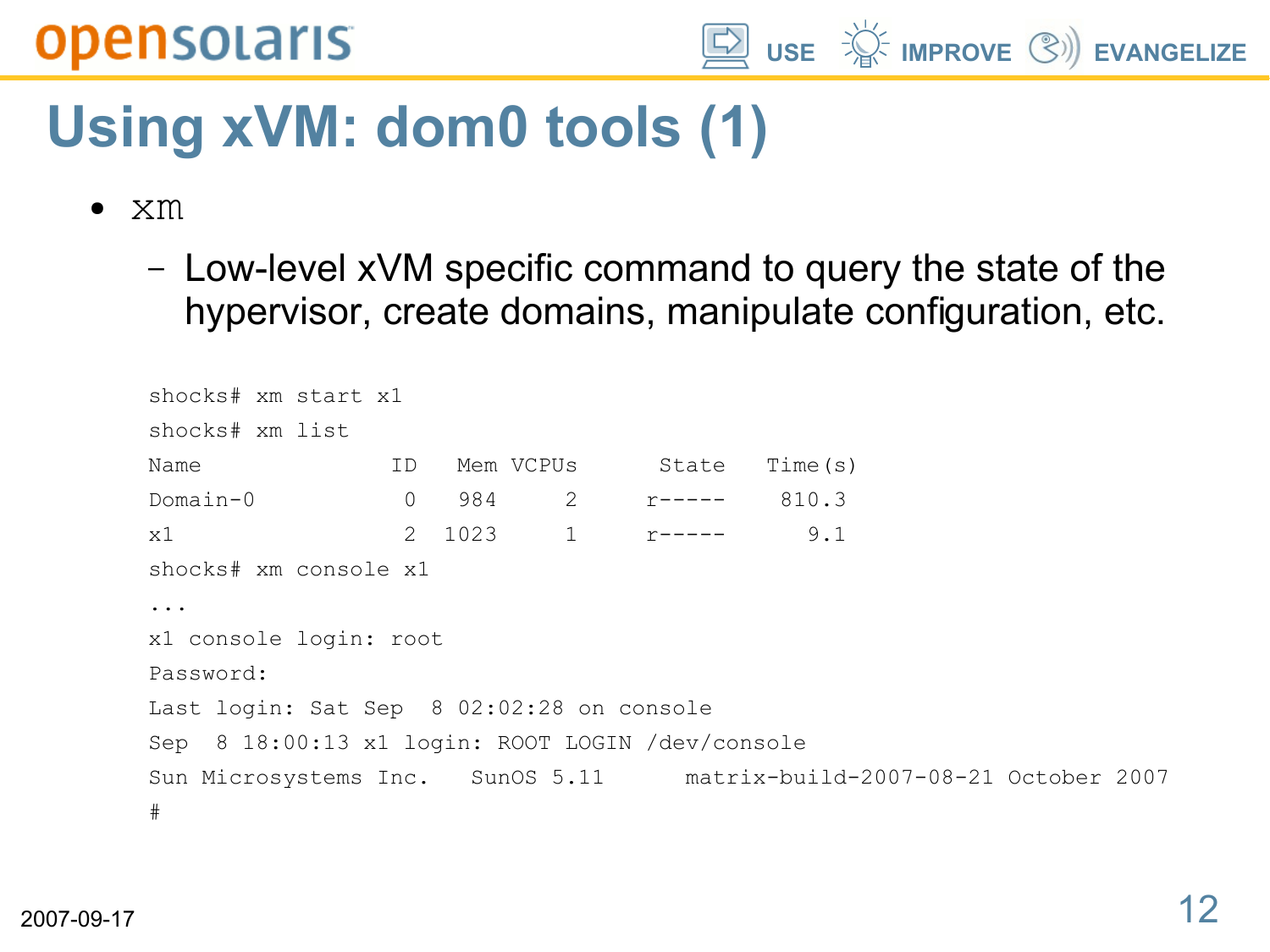

## **Using xVM: dom0 tools (2)**

- virsh
	- Hypervisor agnostic command to query the state of the hypervisor, create domains, manipulate configuration, etc.
		- Only xVM support for now, but Logical Domains, Zones and others coming
	- Built on libvirt

|               | : shocks#; virsh dominfo x1 |                                      |
|---------------|-----------------------------|--------------------------------------|
| Id:           |                             | 2                                    |
| Name:         |                             | x1                                   |
| UUID:         |                             | b0bece06-8bee-085b-b657-dd642da0daa0 |
| OS Type:      |                             | linux                                |
| State:        |                             | blocked                              |
| $CPU(s)$ :    |                             | 1                                    |
| CPU time:     |                             | 98.7s                                |
|               | Max memory:                 | 1048576 kB                           |
|               | Used memory:                | 1047540 kB                           |
| : $shocks$ #; |                             |                                      |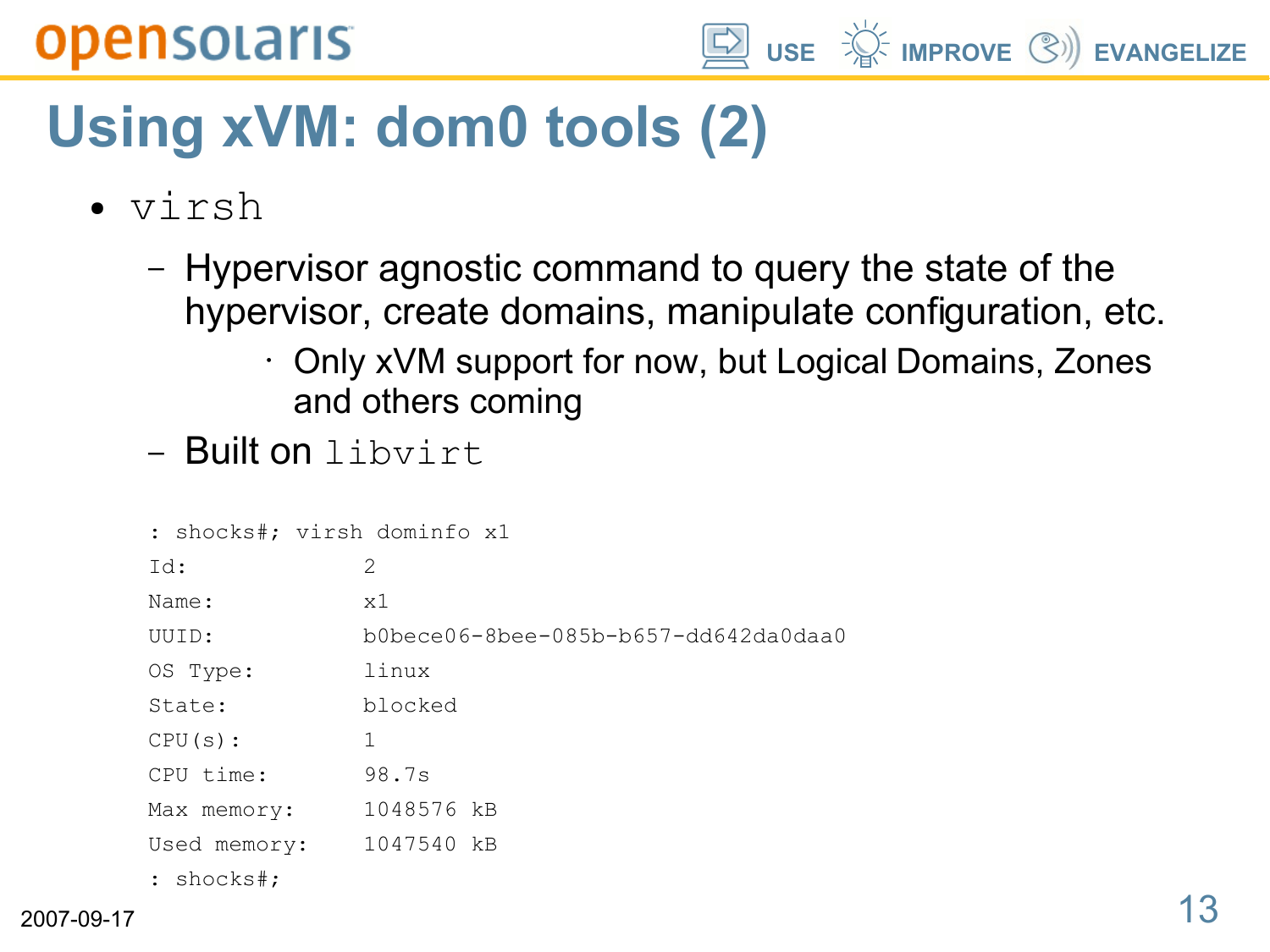

# **Using xVM: dom0 tools (3)**

- virt-install
	- Facilitate the installation of para-virtual and HVM guests
	- Interactive or command line arguments
	- Install off media (DVD), from an ISO, or over NFS
	- Built on libvirt

#### **Solaris PV Guest**

- virt-install -n solarisPV --paravirt -r 1024 \
	- --nographics -f /export/solarisPV/root.img -s 16 \
	- -l /ws/matrix-gate/public/isos/72-0910/solarisdvd.iso

#### **Solaris HVM Guest**

virt-install -n solarisHVM --hvm -r 1024 --vnc \

- -f /export/solarisHVM/root.img -s 16 \
- -c /ws/matrix-gate/public/isos/72-0910/solarisdvd.iso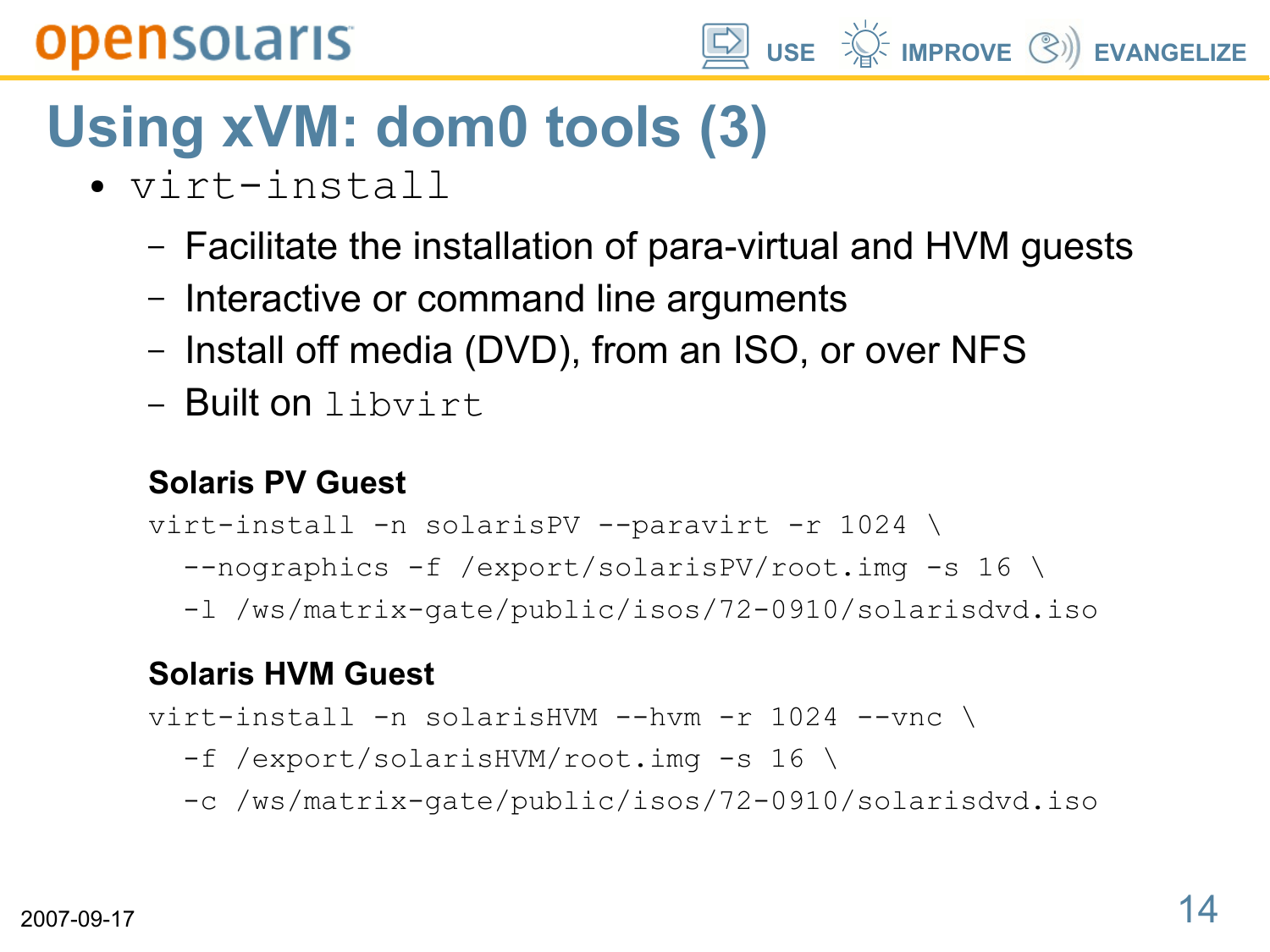

# **Using xVM: dom0 tools (3)**

● virt-install continued

#### **WinXP HVM Guest**

# virt-install -n winxp --hvm -r 1024 --vnc \ -f /export/winxp/root.img -s 16 -c /windows/media.iso

• Set the VNC password property in xend's SMF configuration before starting a HVM domain which uses VNC

```
# svccfg -s xvm/xend setprop \
```

```
config/vncpasswd = astring: \sqrt{s} somepwd\frac{m}{s}
```
- # svcadm refresh xvm/xend; svcadm restart xvm/xend
- If remotely displaying the VNC session remotely, you must also set the vnc-listen property

```
# svccfg -s xvm/xend setprop \
```

```
config/vnc-listen = astring: \sqrt{0.0.0.0}
```
# svcadm refresh xvm/xend; svcadm restart xvm/xend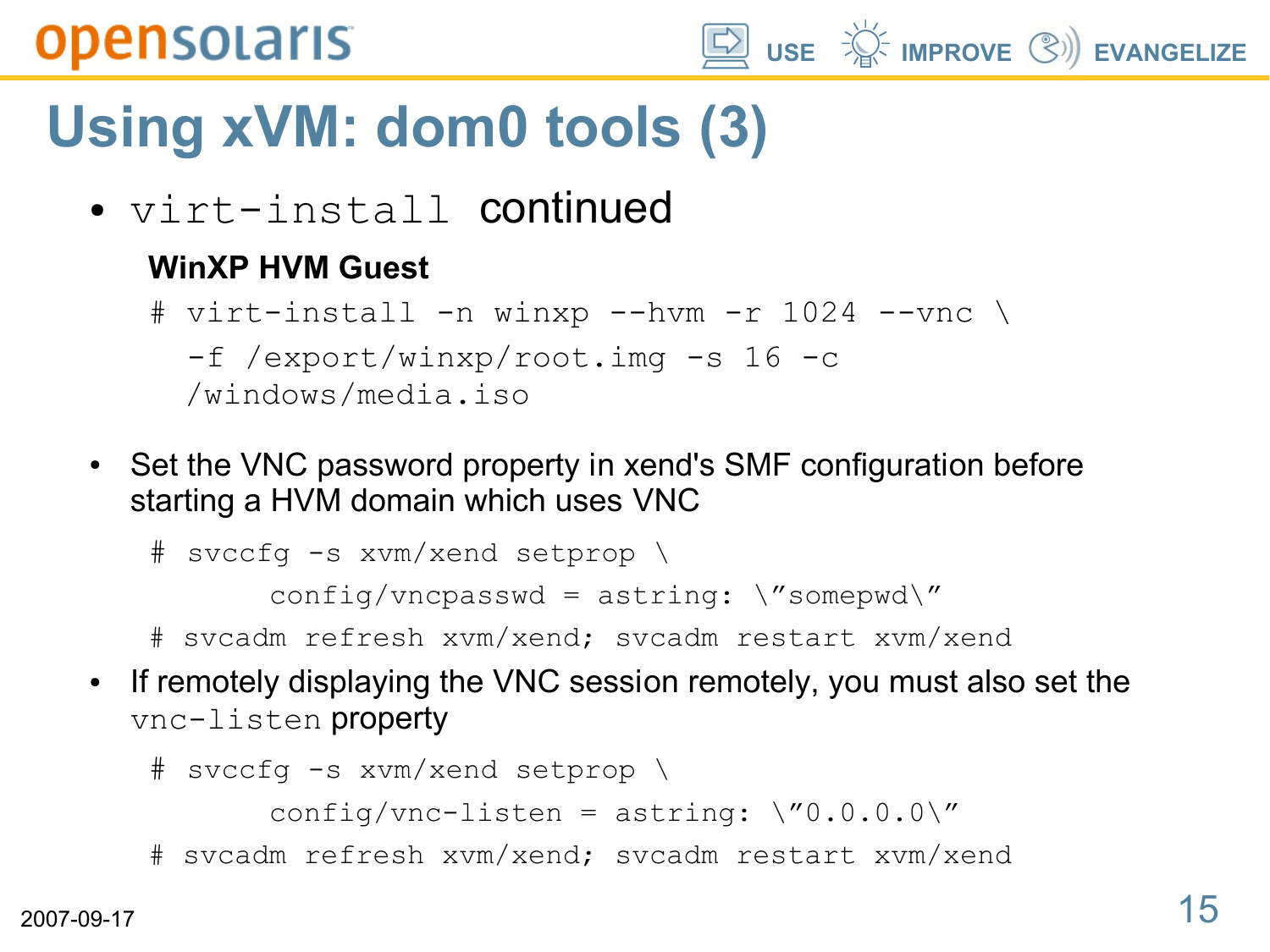

## **Using xVM: dom0 tools (4)**

- virt-manager (build 76 or later)
	- Gnome desktop application for managing virtual machines
	- Single physical system focus
	- Built on libvirt

| H.<br>Virtual Machine Manager (Xen: shocks) (on shocks) |                    |                           |           |  |                   |     |                            |      |  |
|---------------------------------------------------------|--------------------|---------------------------|-----------|--|-------------------|-----|----------------------------|------|--|
| Eile                                                    | Edit View          | <u>Help</u>               |           |  |                   |     |                            |      |  |
|                                                         |                    |                           |           |  |                   |     | View: All virtual machines | ٥    |  |
| ID                                                      | Name $\vee$ Status |                           | CPU usage |  | Memory usage      |     |                            |      |  |
| 0                                                       |                    | Domain-0 2 Running 1.37 % |           |  | 983.00 MB<br>48 % |     |                            |      |  |
| 2                                                       | x <sub>1</sub>     | Running 0.18 %            |           |  | 1024.00 MB 50 %   |     |                            |      |  |
|                                                         |                    |                           |           |  |                   |     |                            |      |  |
|                                                         |                    |                           |           |  |                   |     |                            |      |  |
|                                                         |                    |                           |           |  |                   |     |                            |      |  |
|                                                         |                    |                           |           |  |                   |     |                            |      |  |
|                                                         |                    |                           |           |  |                   |     |                            |      |  |
|                                                         |                    |                           |           |  | Delete            | New | Details                    | Open |  |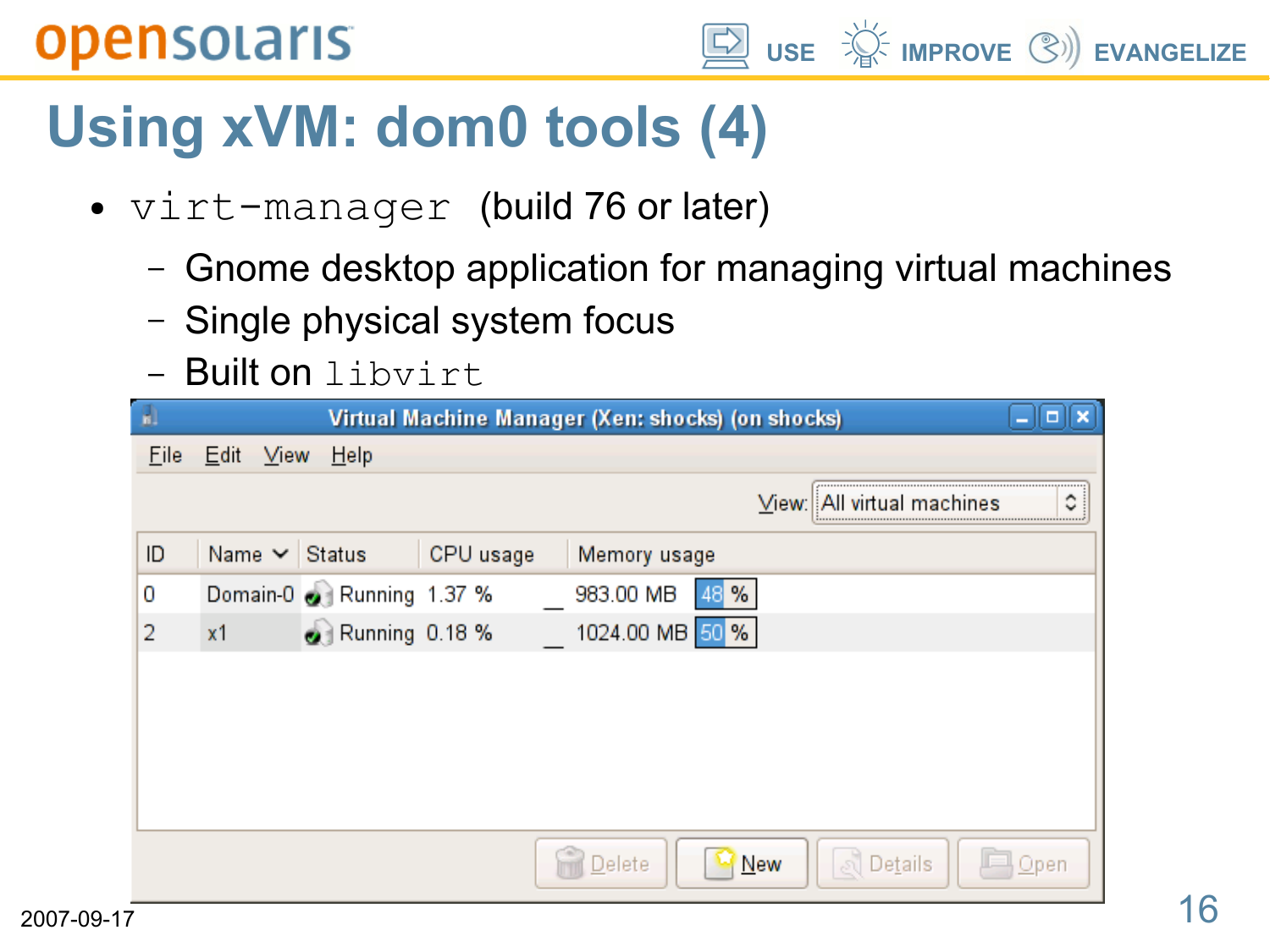# **Using xVM: Guest domain creation**

- Create new guest domains using  $virt{\text -}install$ 
	- Normal Solaris install for the guest domain, including jumpstart, etc.
	- Linux and HVM (e.g. Windows) install still something of a work in progress
- Acquire guest domain disk images and configuration from others
	- Save the need for everyone to run through the installation
	- Guest domains have relatively small configuration matrix
	- Clone and snapshot of ZFS volumes a powerful management tool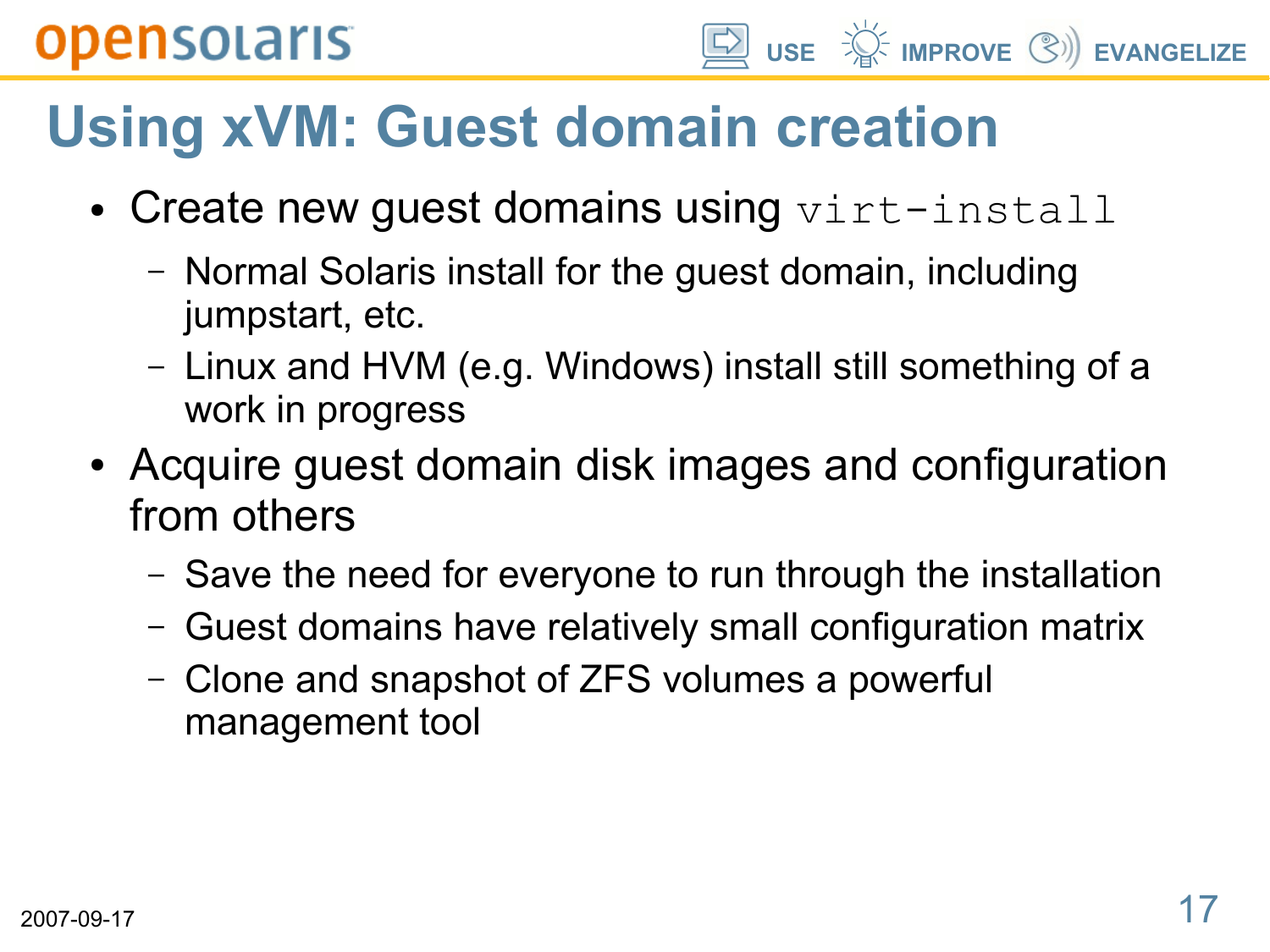# **Using xVM: Booting guest domains**

- A request to start a guest domain is passed to  $xend$  by tools (xm, virsh, ...)
- Guest domain image is created "in core" by  $xend$
- Kernel image, boot archive, etc. are located and inserted into the domain image
	- From local files, extracted from guest domain filesystem (pygrub), ...
- Backend devices necessary to support the domain are checked and, if necessary, created
	- $-$  lofi for file based disk images
	- Create virtual NICs
- Domain image and details passed to the hypervisor
- Hypervisor completes domain creation, jumps to the kernel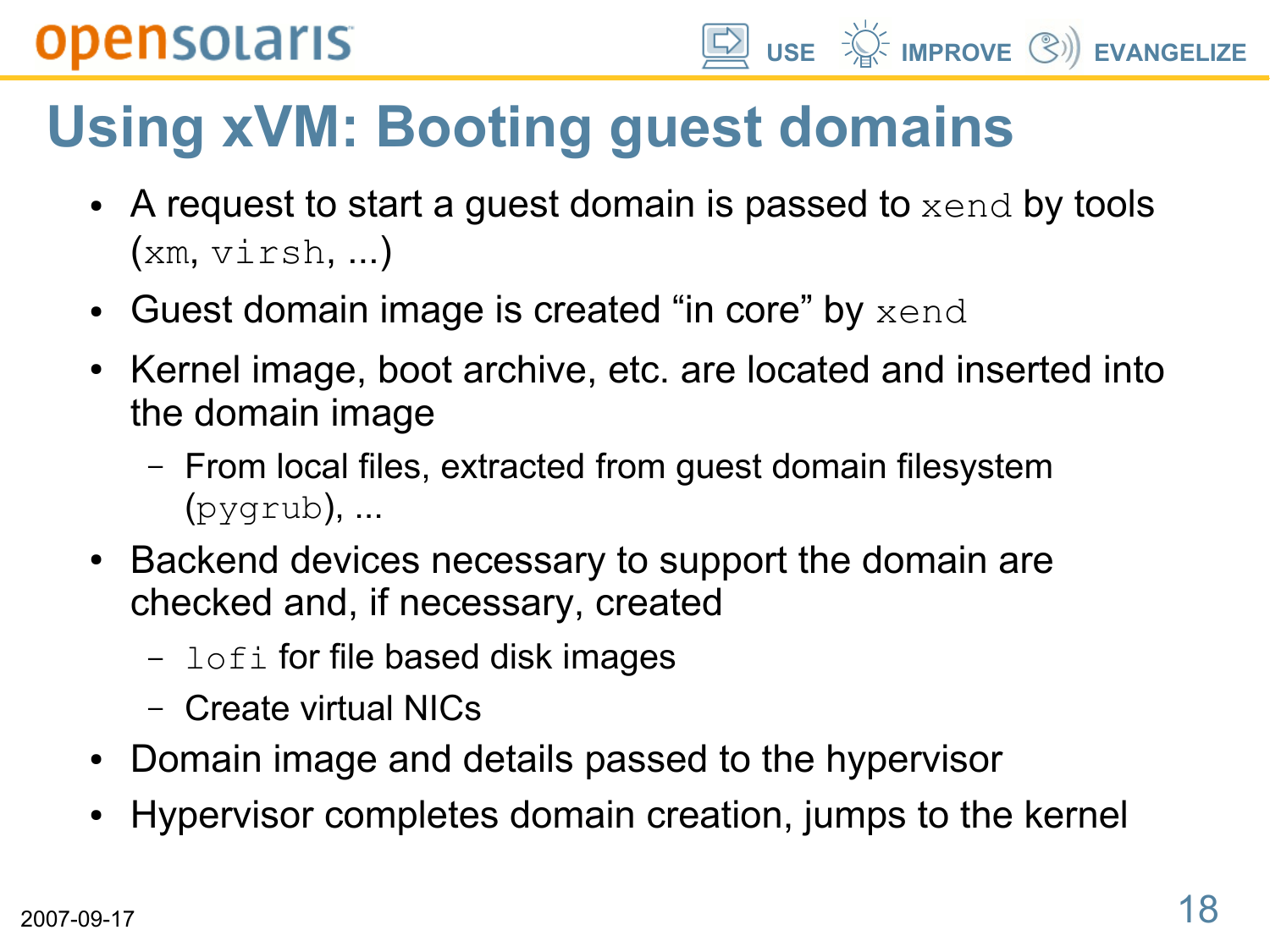**USE IMPROVE EVANGELIZE**

# **Using xVM: Debugging the hypervisor**

- printf() is your friend (or not)
- If the hypervisor panics, Solaris can usually take a dump
	- Includes the hypervisor image, which looks like a kernel module in the dump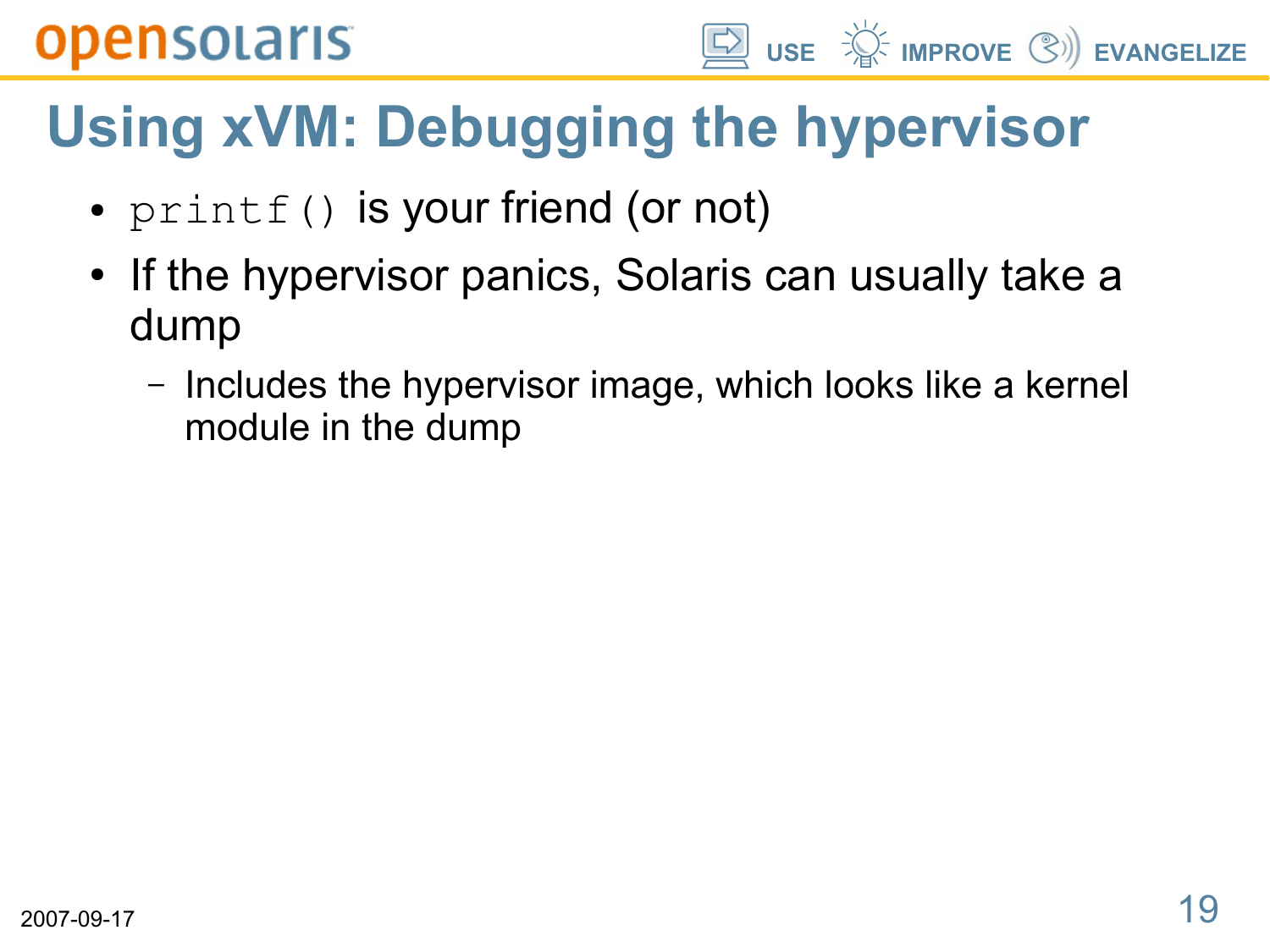# **Using xVM: Debugging dom0 and domU**

**USE IMPROVE EVANGELIZE**

- Typical OpenSolaris tools work well
	- mdb, kmdb, dtrace
- The hypervisor console can be used to send a 'break' signal to domains
	- Type  $^{\prime\land}$ A $^{\land}$ A $^{\land}$  at the hypervisor console to start
	- Particularly useful for dom0
- Dom0 tools can be used to:
	- Send a 'break' signal to guest domains:
		- xm sysrq b <domain>
	- Dump the image of a guest domain, for use with  $\text{mdb}:$ 
		- xm dump-core <domain> <dump-file>
		- mdb <dump-file>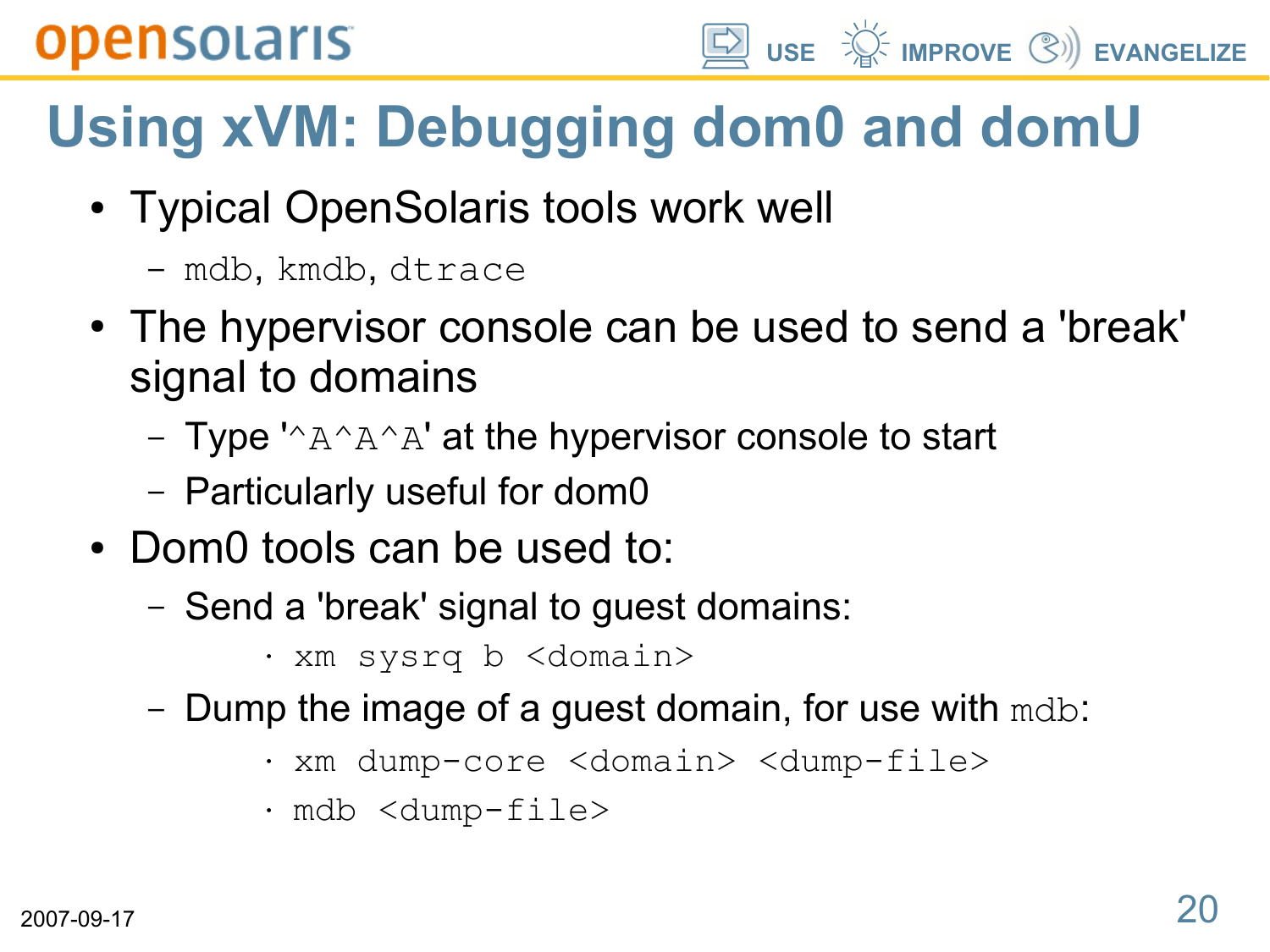# **Full virtualisation (HVM)**

- Some operating systems have not been paravirtualised
	- Microsoft, older Solaris, older Linux, OS/2 (!), ...
- New processor features to enable full virtualisation
	- Intel VT and AMD SVM
		- $\cdot$  Needs to be enabled by the BIOS, so having the right CPU may not be enough
	- Trap to the hypervisor for "unsafe" instructions, memory access, etc.
		- Hypervisor emulates some effects, uses device emulation for others
- More features coming to provide more assist
	- Nested page tables, improved VT/SVM, ...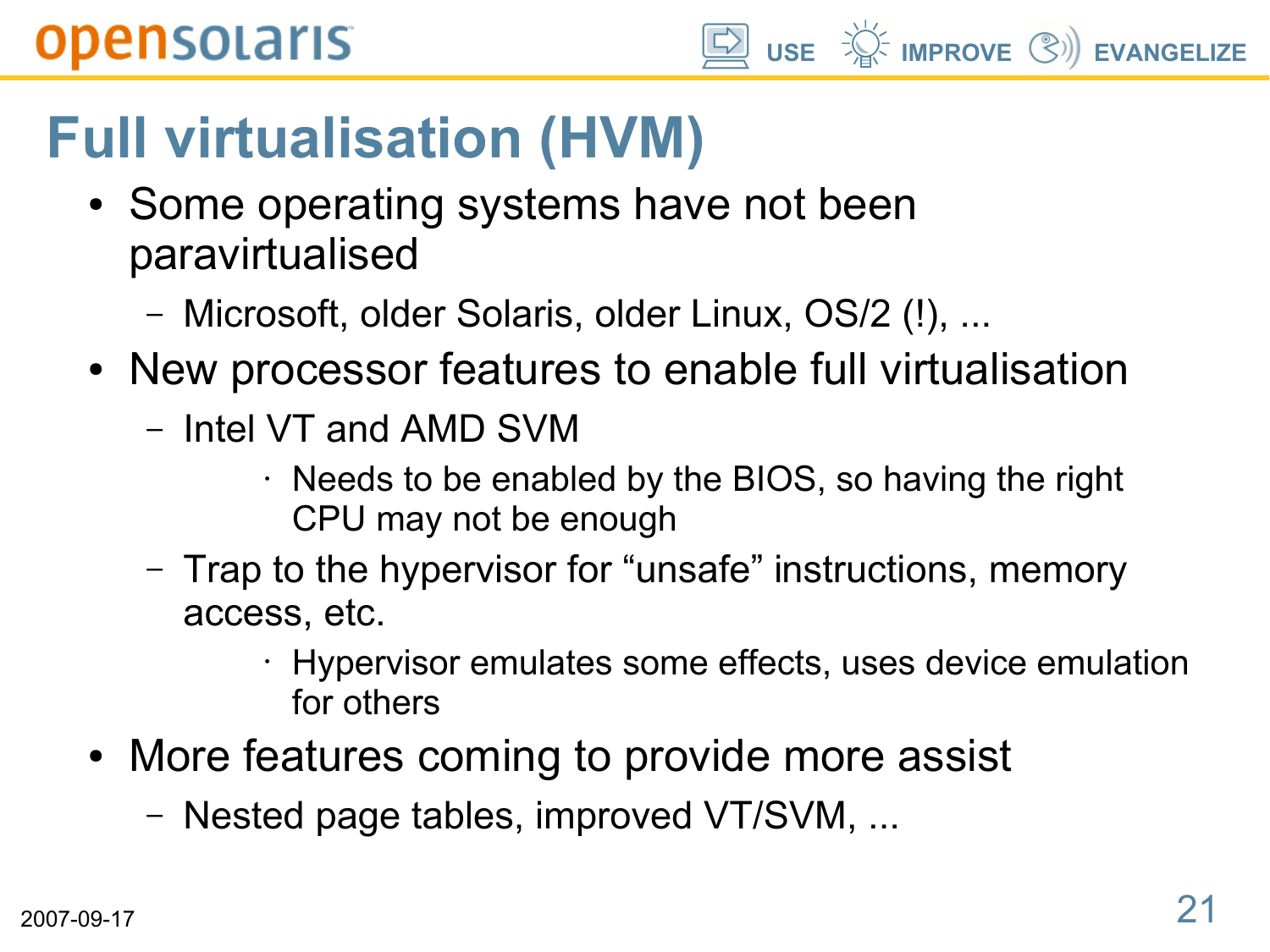

## **HVM: IO device emulation**

- A subset of QEMU ( $qemu-dm$ ) is used to provide IO device emulation
	- VGA (Cirrus Logic)
	- IDE controller
	- NIC (AMD PCnet and RTL8139)
- Hardware emulation runs in user-space in dom0:
	- Trap on emulated hardware access by HVM domain
	- **Hypervisor passes details to** gemu-dm
	- qemu-dm emulates, signals hypervisor on completion
	- Hypervisor re-starts HVM domain
- Performance is not great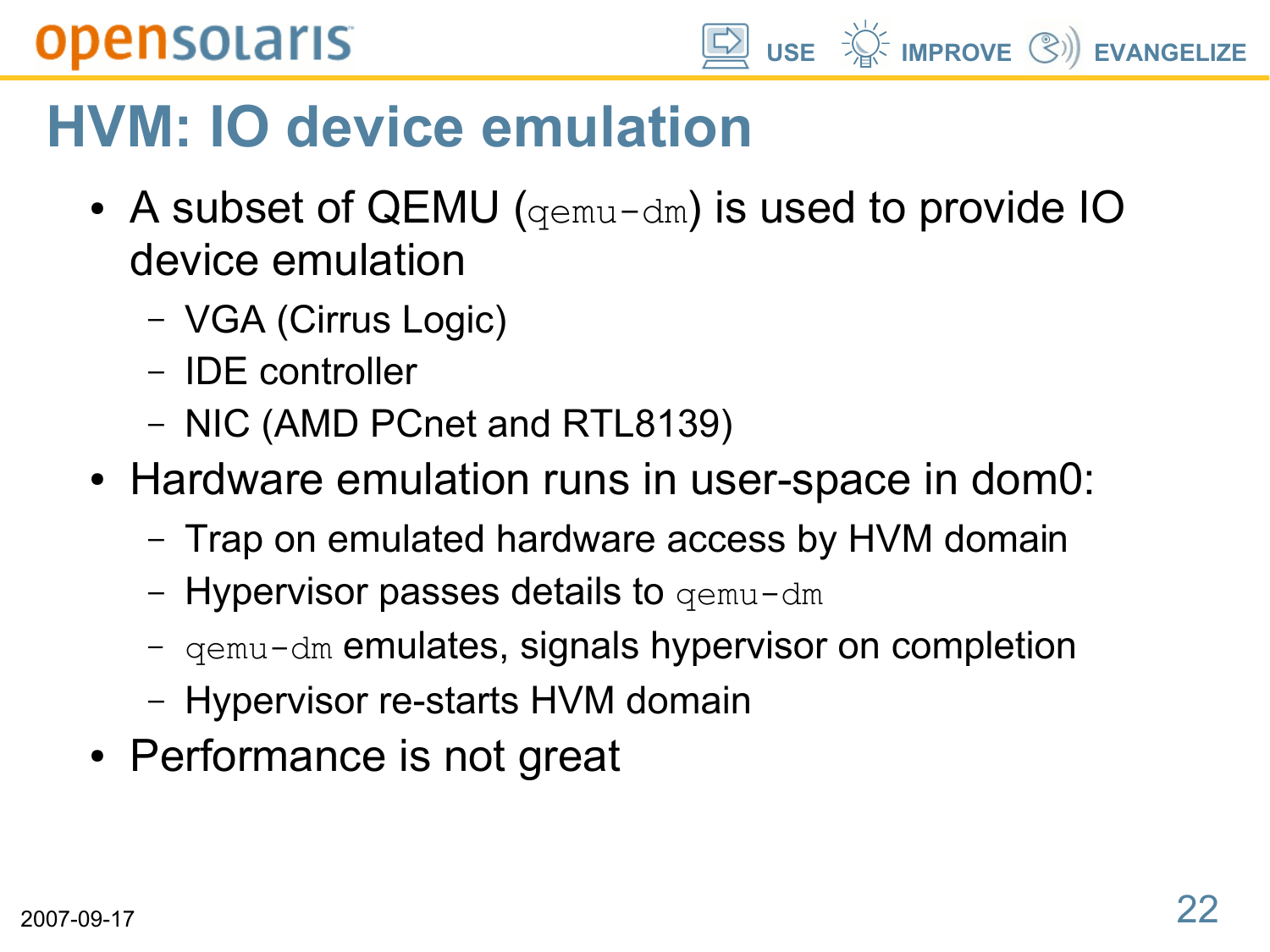

## **HVM Console access (1)**

Need a way to display the emulated framebuffer:

● VNC

- $-$  qemu-dm exports the virtual framebuffer as a VNC server
- Reusable sessions
- Standard VNC protocol, compatible with most viewers
- Solaris has a bundled client

• java -jar /usr/share/gnome/vino/vnicclient.jar

- libSDL
	- Simple X11 window shows virtual framebuffer
	- Grabs keyboard and mouse for guest
		- ctrl-alt breaks grab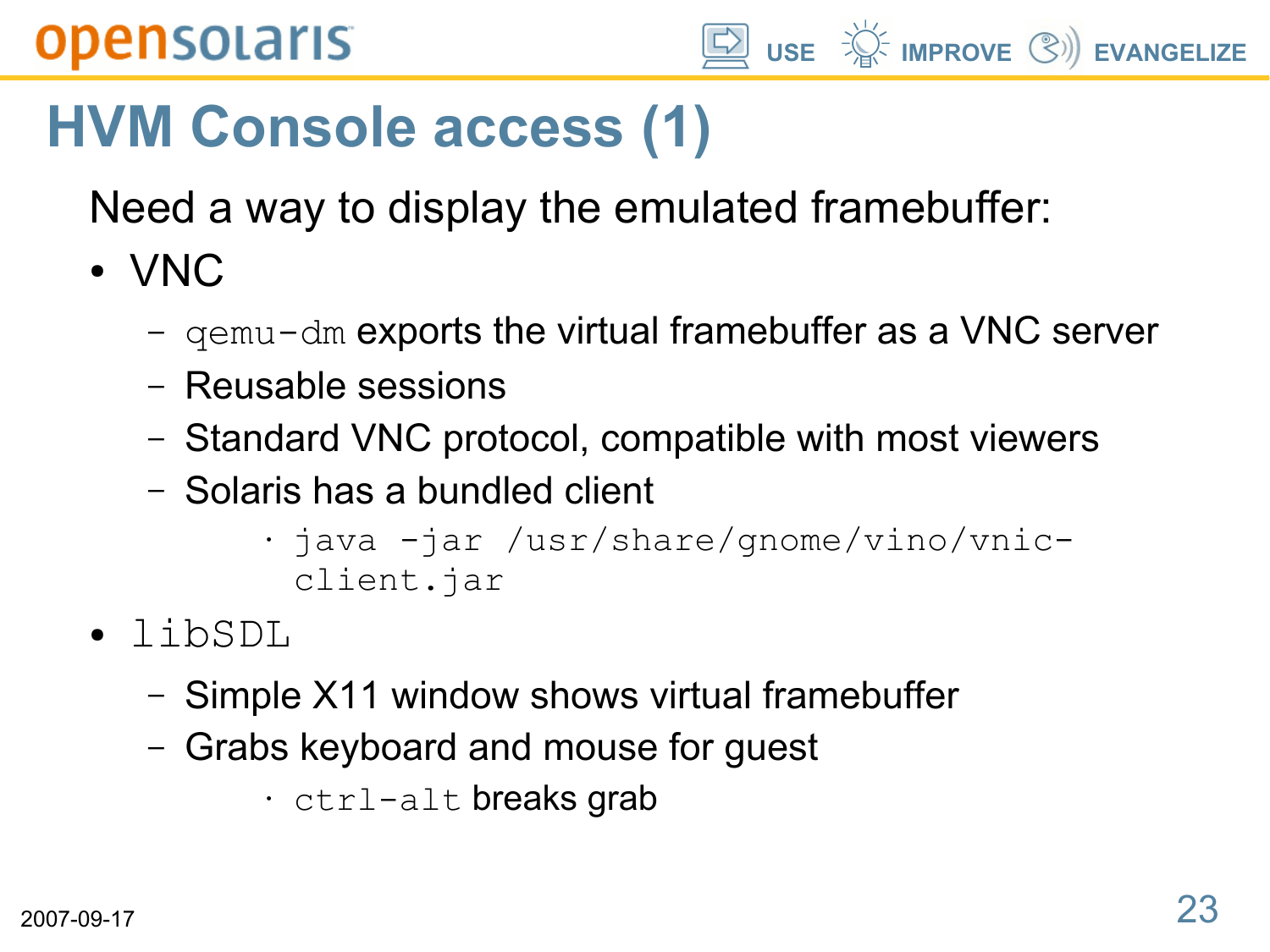## **HVM Console Access (2)**

- Remote Desktop Protocol (RDP)
	- Windows has built-in RDP server
		- Solaris does not, yet
	- Best option for controlling Windows, even forwards audio

**USE IMPROVE EVANGELIZE**

- Enable via Windows Control Panel
	- "System" -> "Remote"
- rdesktop is open source RDP client, targeting future Solaris integration
- Available for preview at  $/ws/matrix$ gate/public/bin/rdesktop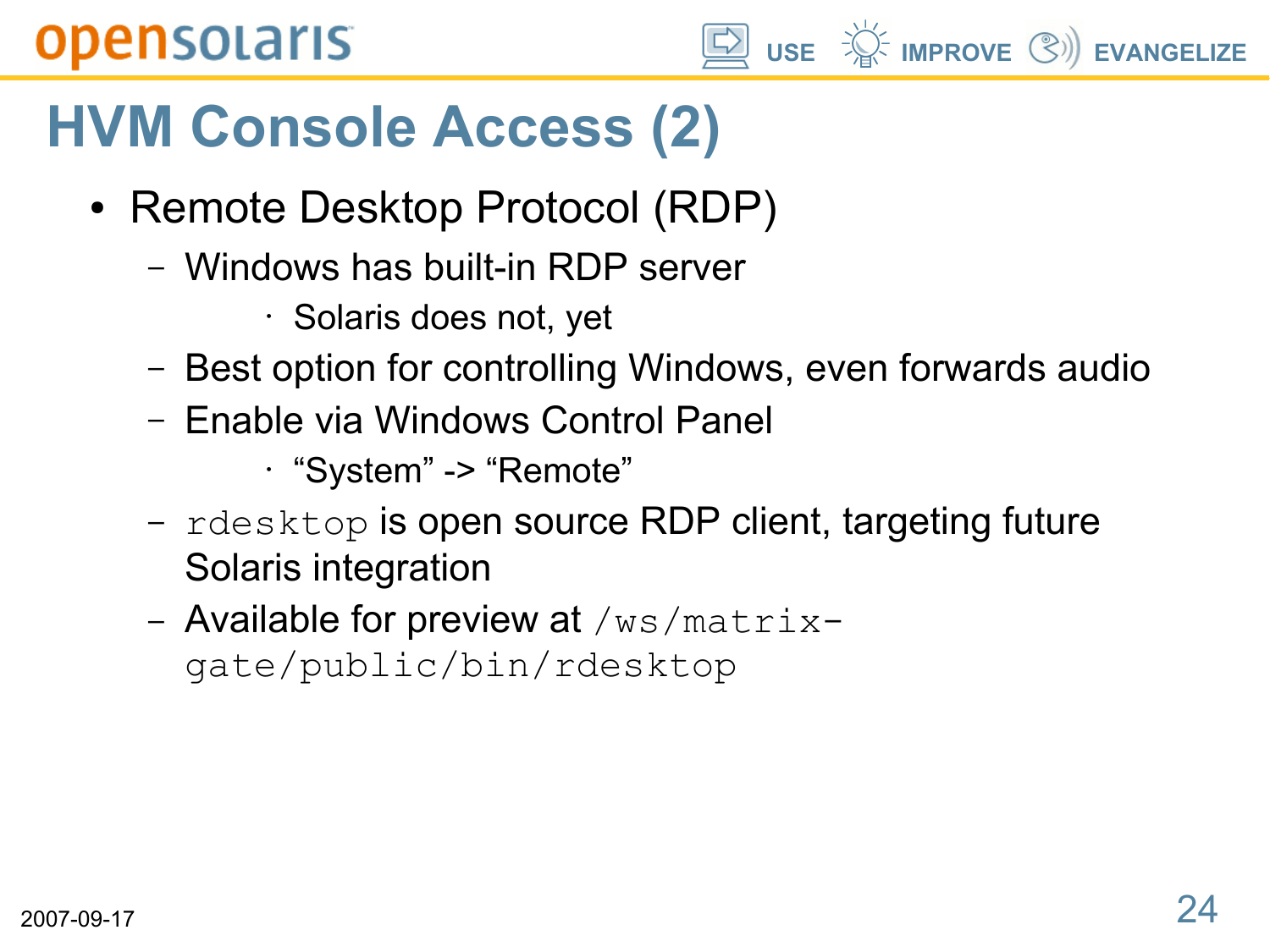

# **Porting OpenSolaris**

- A new platform,  $i86xpv$ 
	- As much as possible shared with  $i86pc$
- Platform support module replaces direct hardware access with hypervisor calls
	- Page table manipulation, interrupt management, clock, ...
- Implement inter-domain protocols for PV console, disk and network IO:
	- Frontend drivers fit in to standard frameworks (e.g. GLD) as providers
	- Backend drivers provide access to dom0 resources
- Implement inter-domain protocols for access to configuration database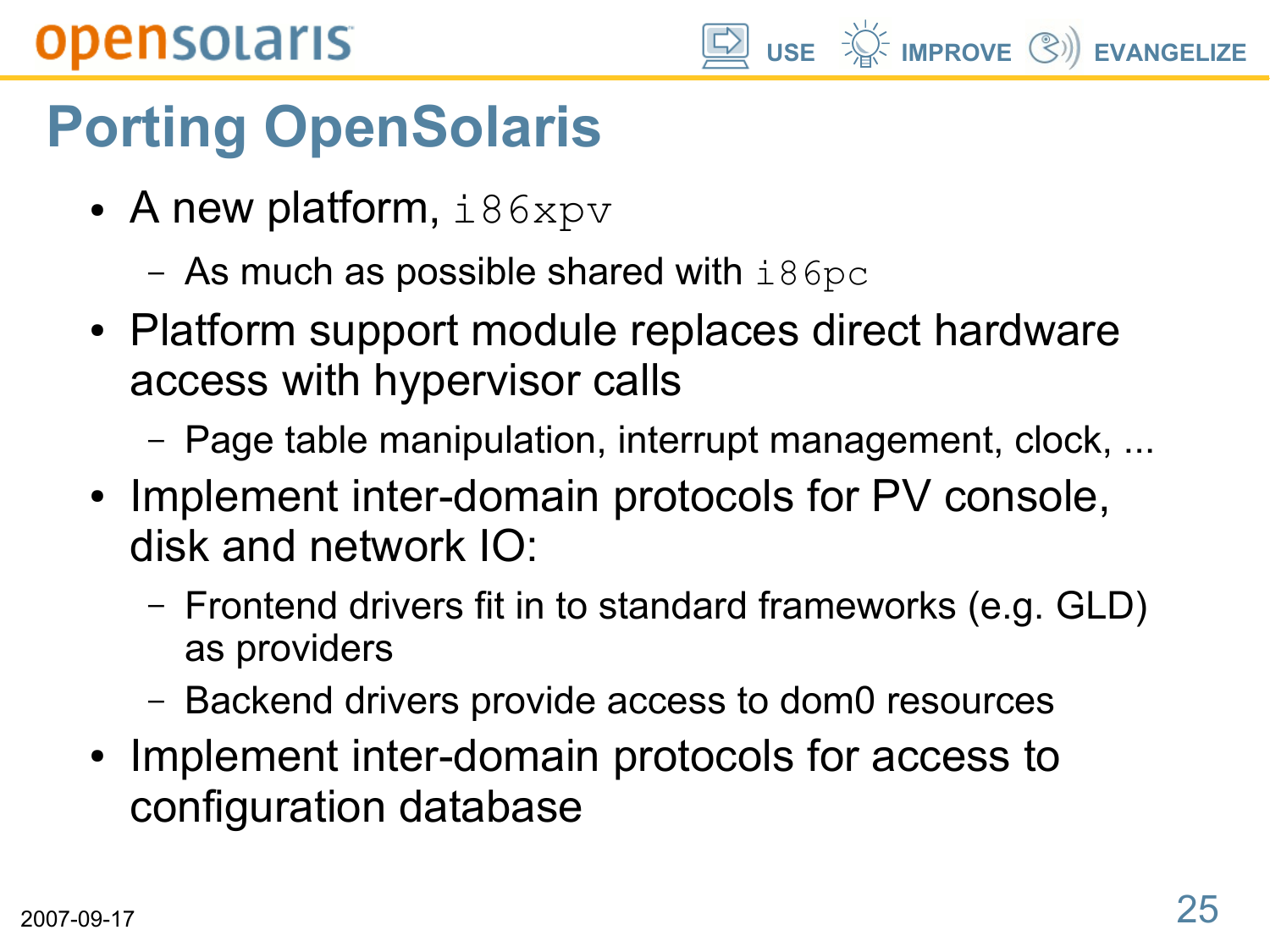**USE IMPROVE EVANGELIZE**

## **Inter-domain protocols**

- Hypervisor provided facilities are used to implement communication paths:
	- Shared memory
	- Transfer of ownership of memory
	- Send and receive of event notifications
- The hypervisor reference OS implementation defines a set of communications protocols using these facilities:
	- Console IO: simple character IO
	- Network IO: "point to point" ethernet segment
	- Disk IO: a simple block device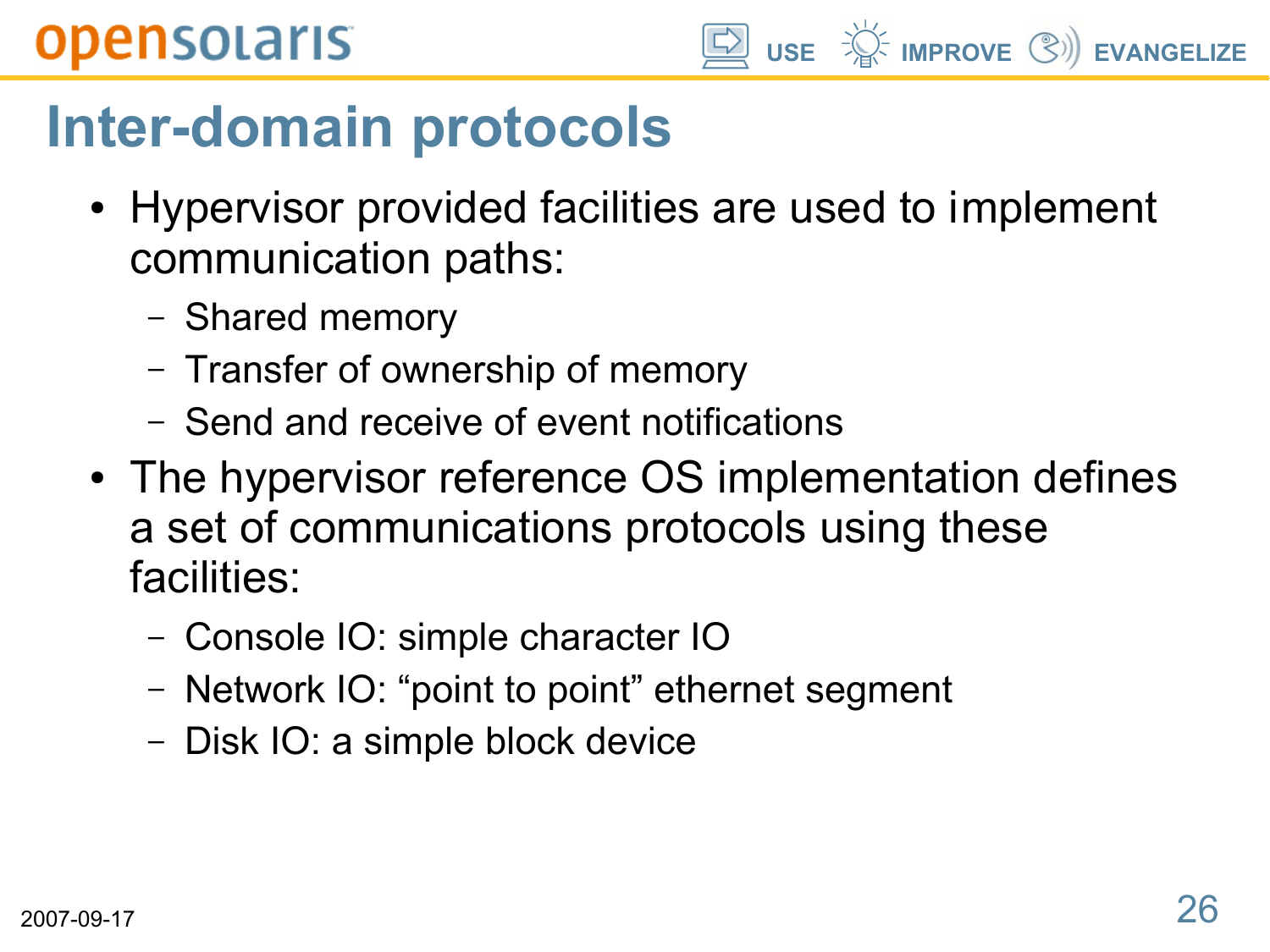## **Network Backend**

- Provide access to shared physical device
- Early cut of Crossbow virtual NIC (VNIC) implementation



**USE IMPROVE EVANGELIZE**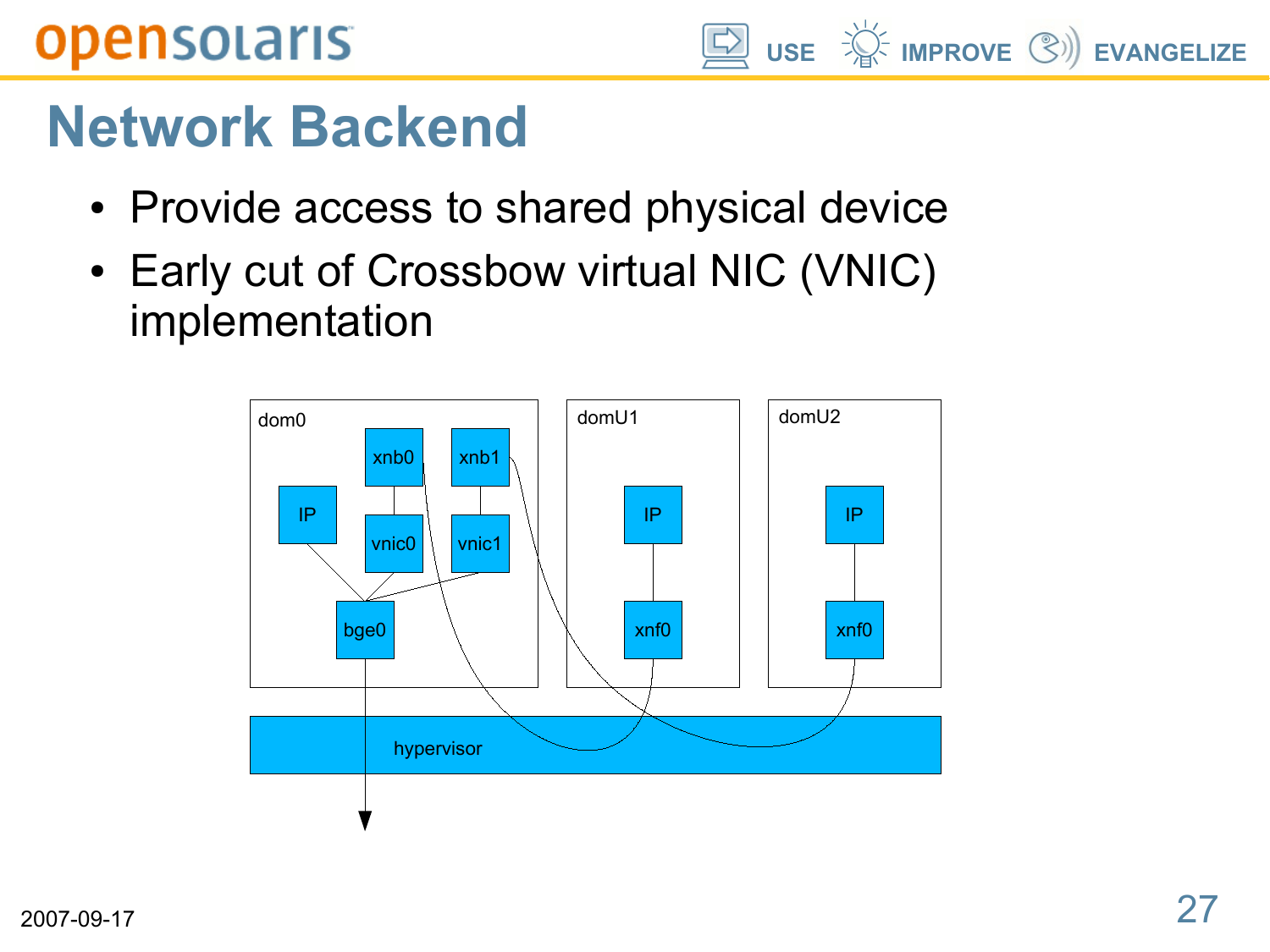

## **Disk Backend**

- Open devices using layered operations
- Various options for storage:
	- Existing physical device
	- or partition
		- ZFS volume
		- SVM volume
		- Plain file (lofi)
- Embedded labels makes access from dom0 "difficult"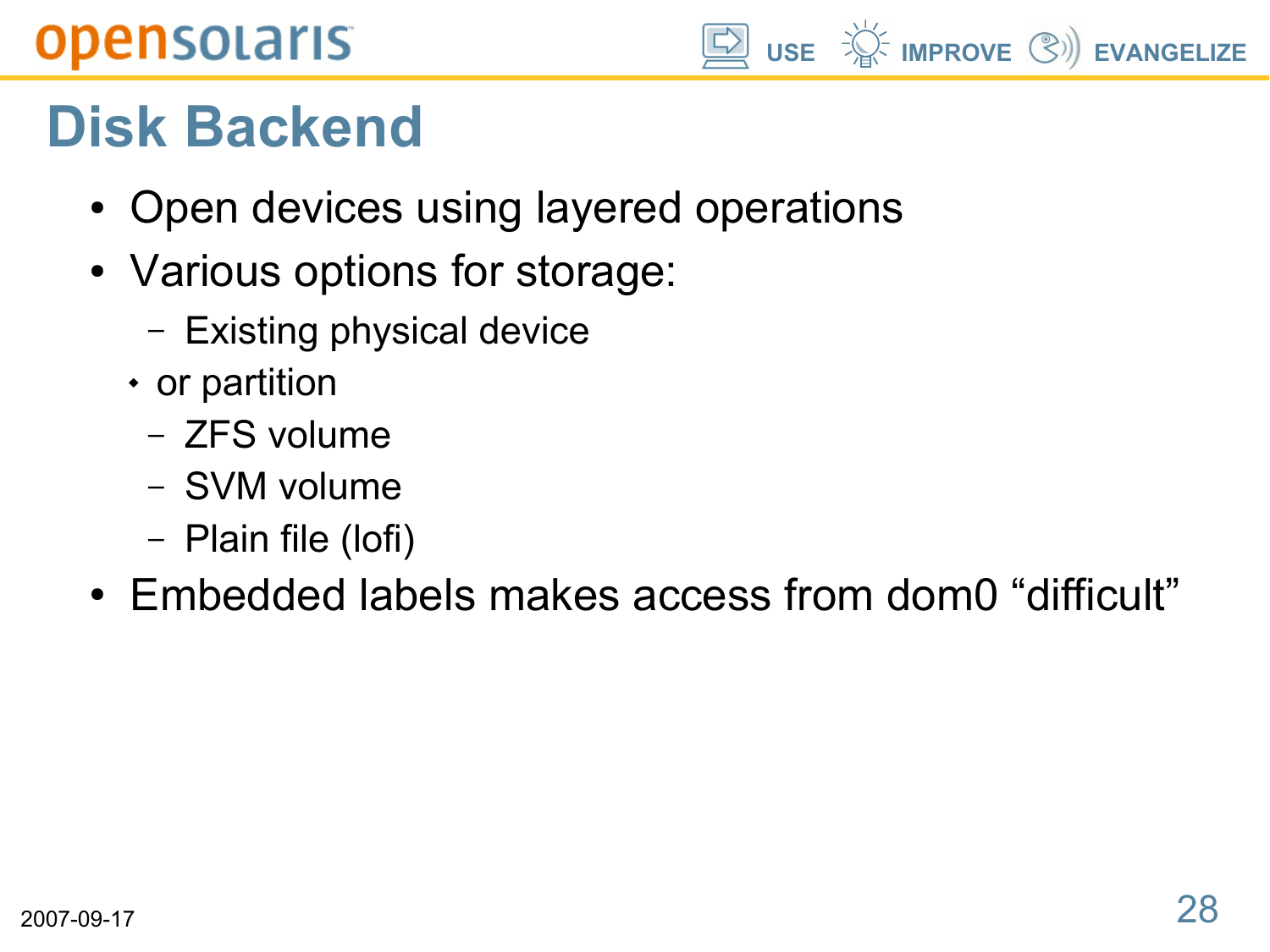#### **USE IMPROVE EVANGELIZE**

## **Where are the pieces?**

- OpenSolaris kernel parts are in the Nevada gate
	- managed using TeamWare, for now
- The hypervisor, tools, utilities and associated bits are in the xVM gate
	- /ws/xvm-gate internally
		- Externally on opensolaris.org soon
	- Five mercurial repositories:
		- $\cdot$  xen. hg: a child of the open source project gate, using mq to manage a queue of patches
		- sunos.hg: build infrastructure, OpenSolaris specific scripts, etc.
		- libvirt.hg, urlgrabber.hg, virtinst.hg: imported tools and patches for local use, some using  $mq$  to manage patches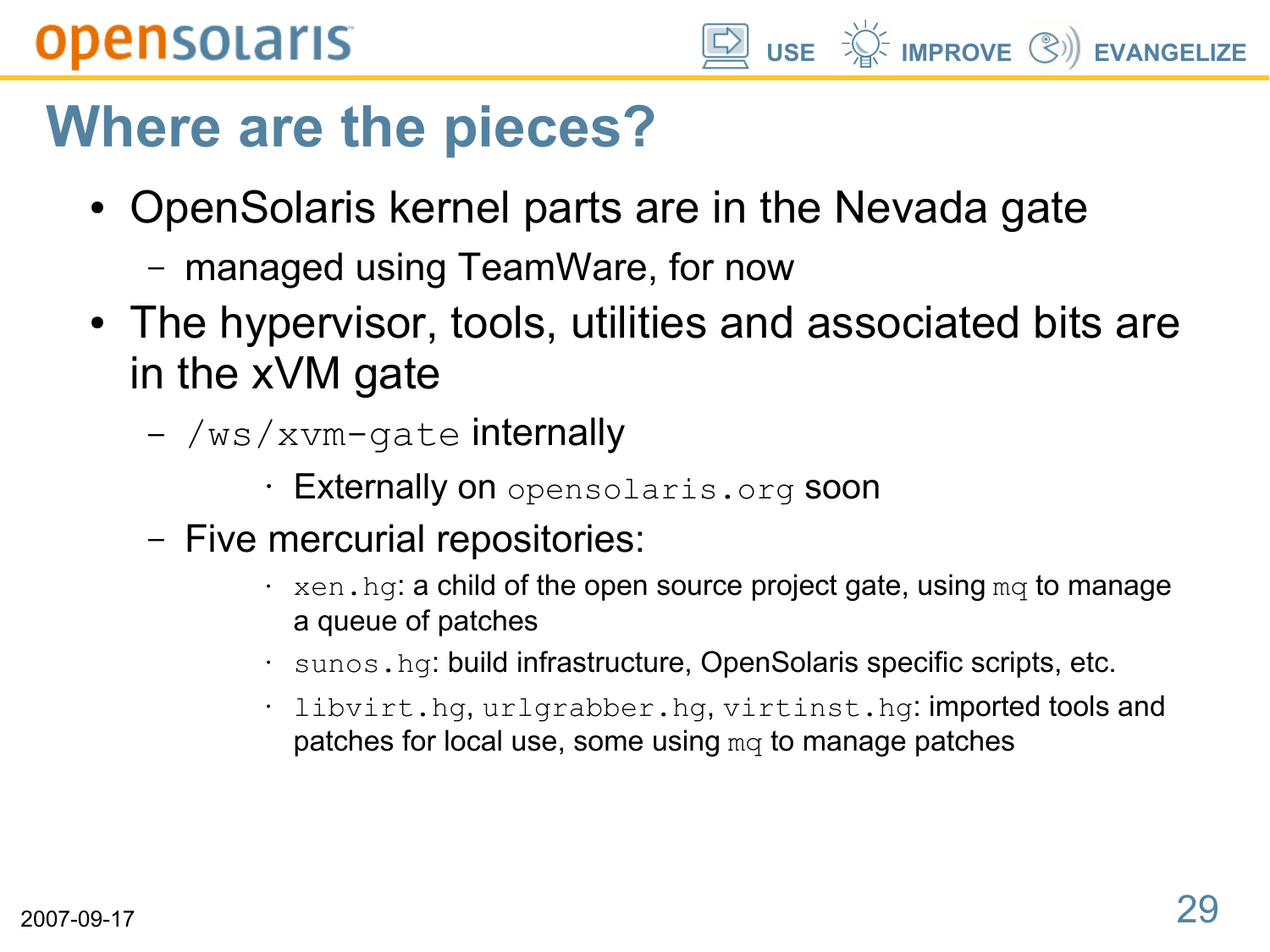**USE IMPROVE EVANGELIZE**

## **Danger, Will Robinson!**



- There are a small number of header files in the Nevada and xVM gates that must be kept in sync:
	- usr/src/uts/common/xen/public/
	- xen.hg/xen/include/public/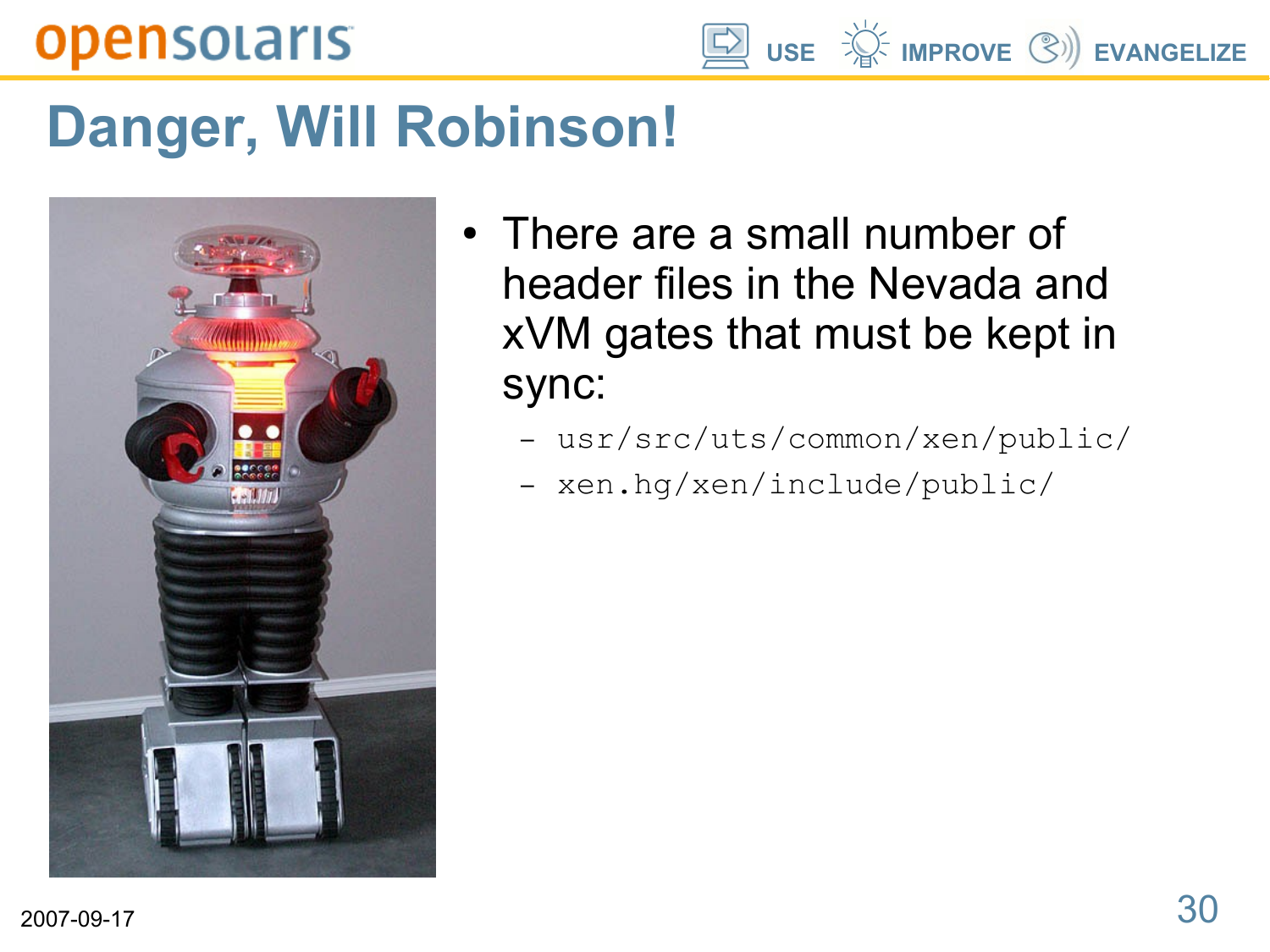# **When things go wrong**

- New bug categories:
	- solaris/xvm/hypervisor
	- solaris/xvm/kernel
	- solaris/xvm/utility
- Log files in /var/log/xen:
	- $-$  xend.log logging and backtraces from the long running daemon
	- xpvd-event.log-logs from backend device creation, removal, etc.

**USE IMPROVE EVANGELIZE**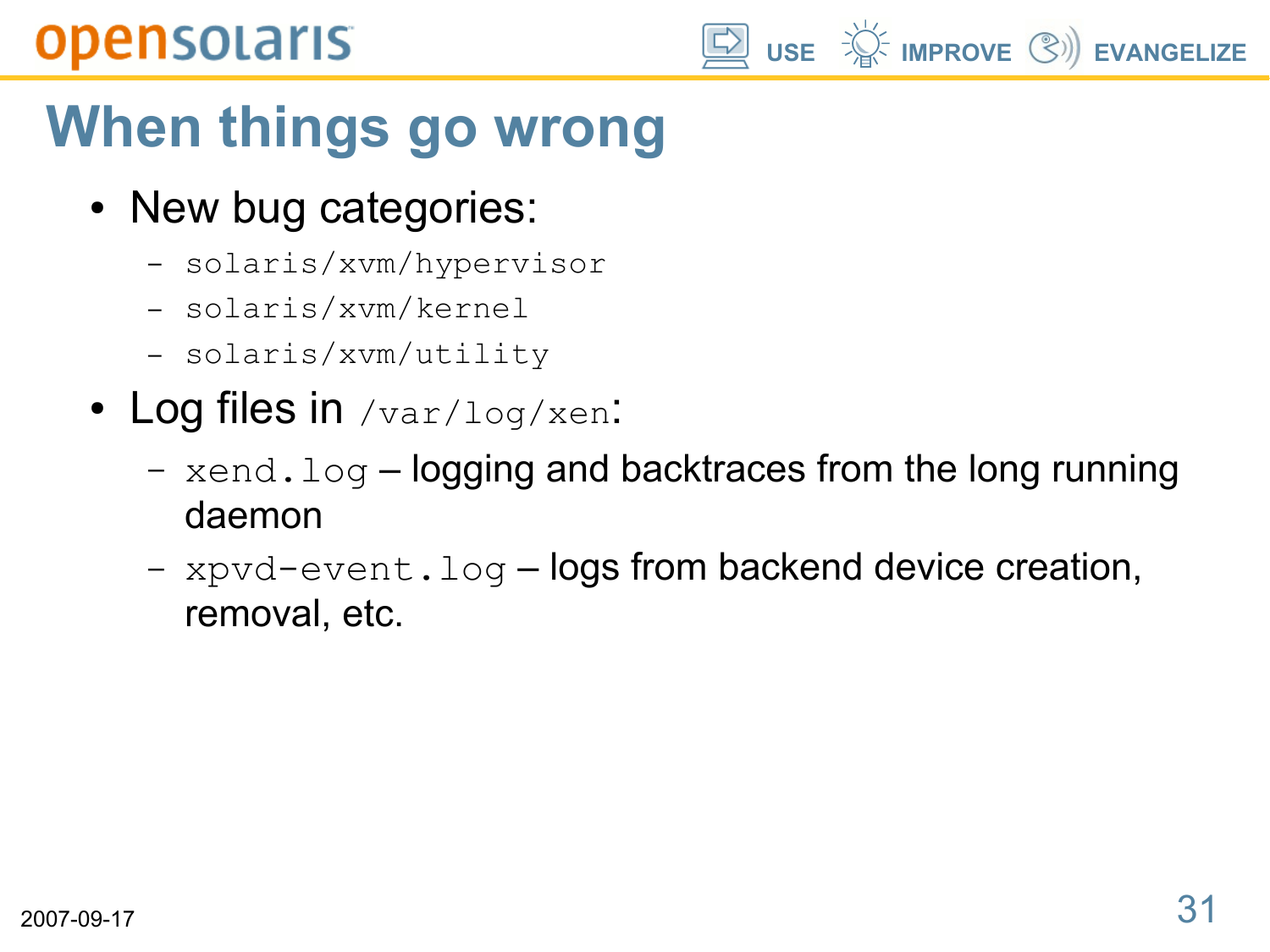# **USE IMPROVE EVANGELIZE**

# **PV drivers for Solaris 10**

- No PV version of Solaris 10
	- IO performance using emulated hardware (IDE and RTL8139) is poor
- Provide PV disk and network drivers for older Solaris releases
- Bundled in a future Solaris 10 update
- Performance of PV drivers in HVM domain looks similar to that of a fully PV guest domain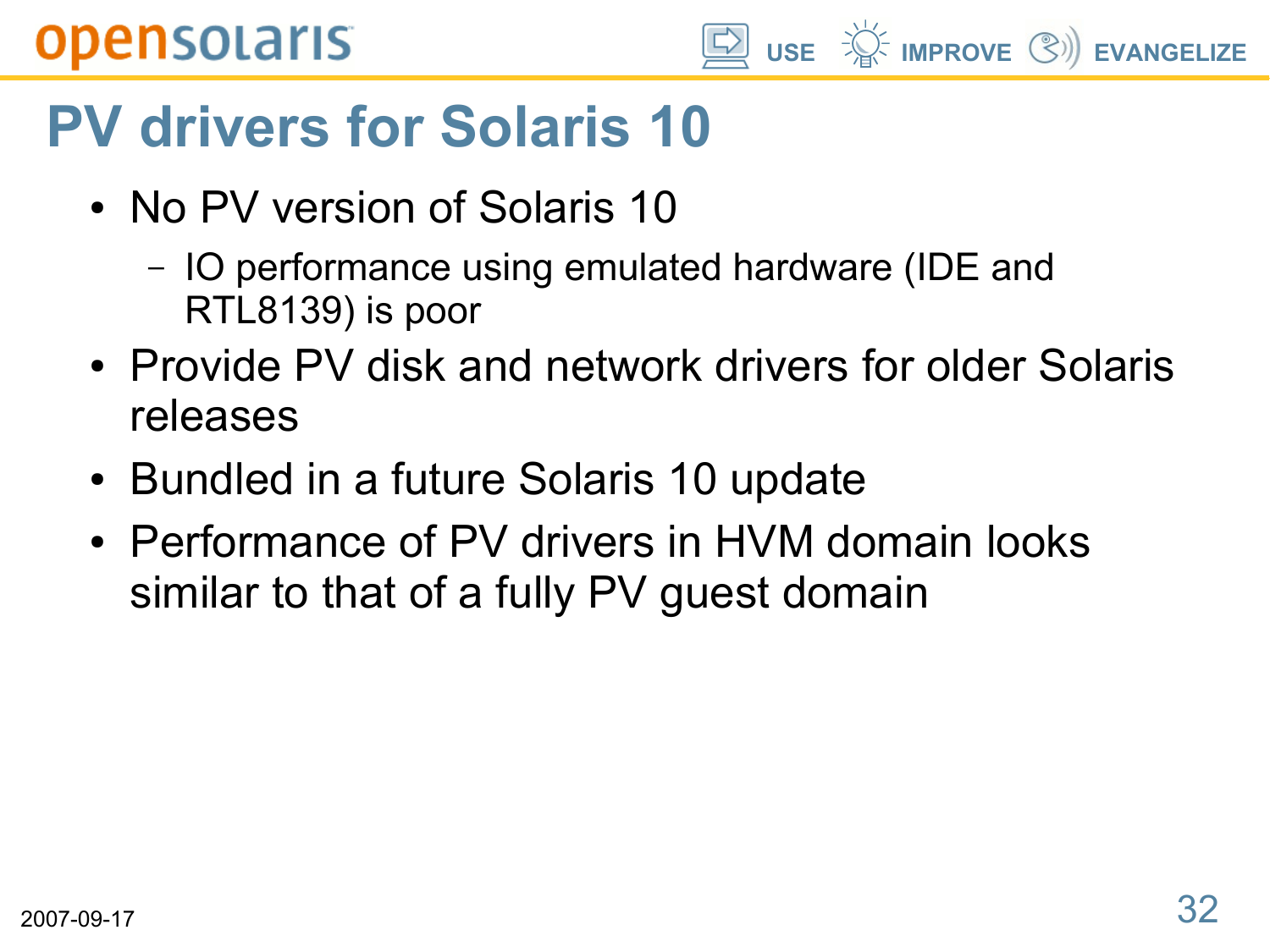#### **USE IMPROVE EVANGELIZE**

## **Futures**

- Move to a newer version of the hypervisor  $(3.1)$
- Examine performance closely, and then fix it
- Driver domain support
- Higher performance networking IO
	- Inter-domain protocol extensions
	- Hybrid IO
	- Crossbow
- Support for more disk image formats
	- blktap style approach
- PCI IOV
- Fault management

● ...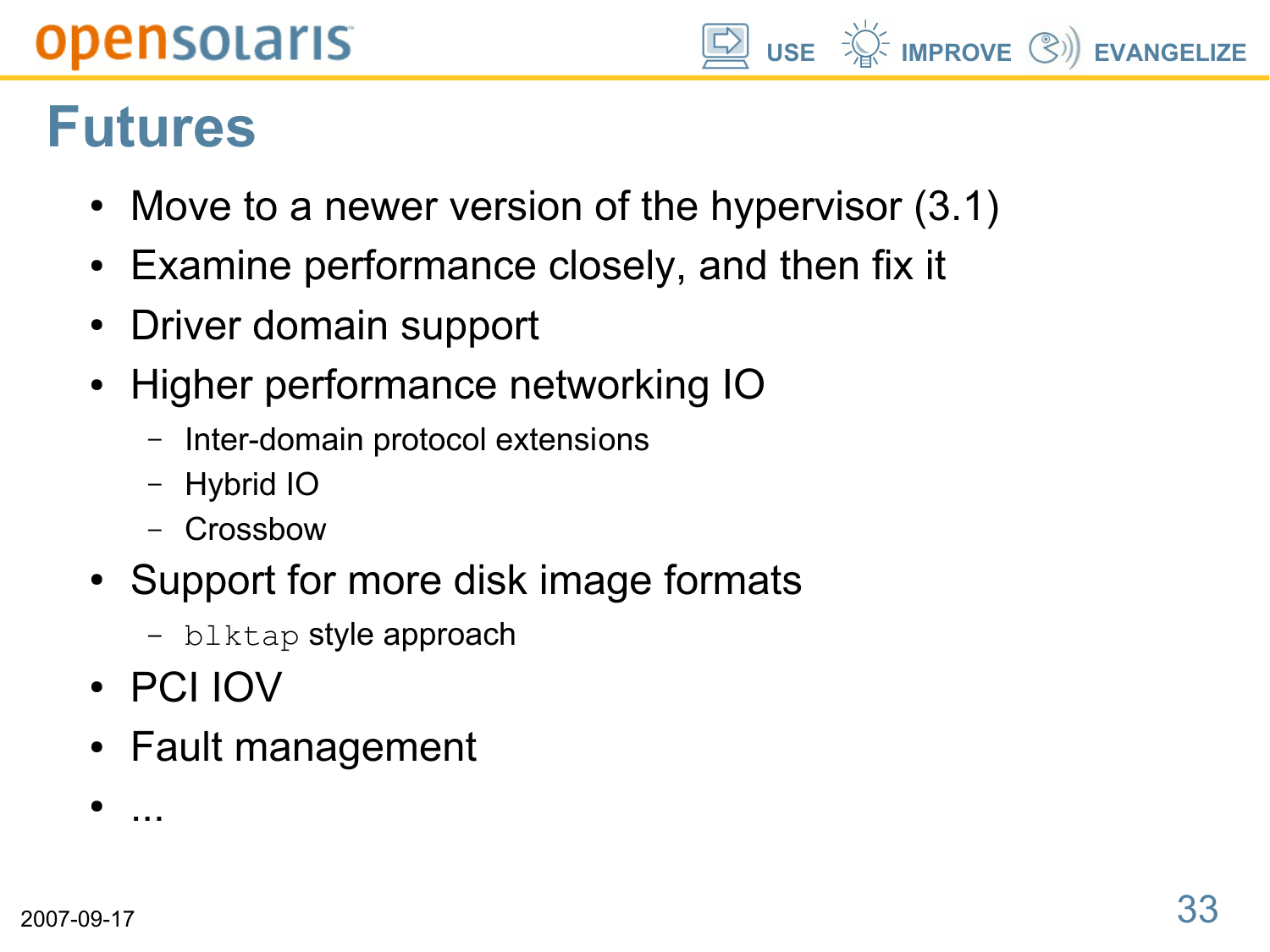

# **Finding out more**

- OpenSolaris community
	- [xen-discuss@opensolaris.org](mailto:xen-discuss@opensolaris.org)
	- <http://opensolaris.org/os/community/xen>
	- irc://irc.oftc.net/solaris-xen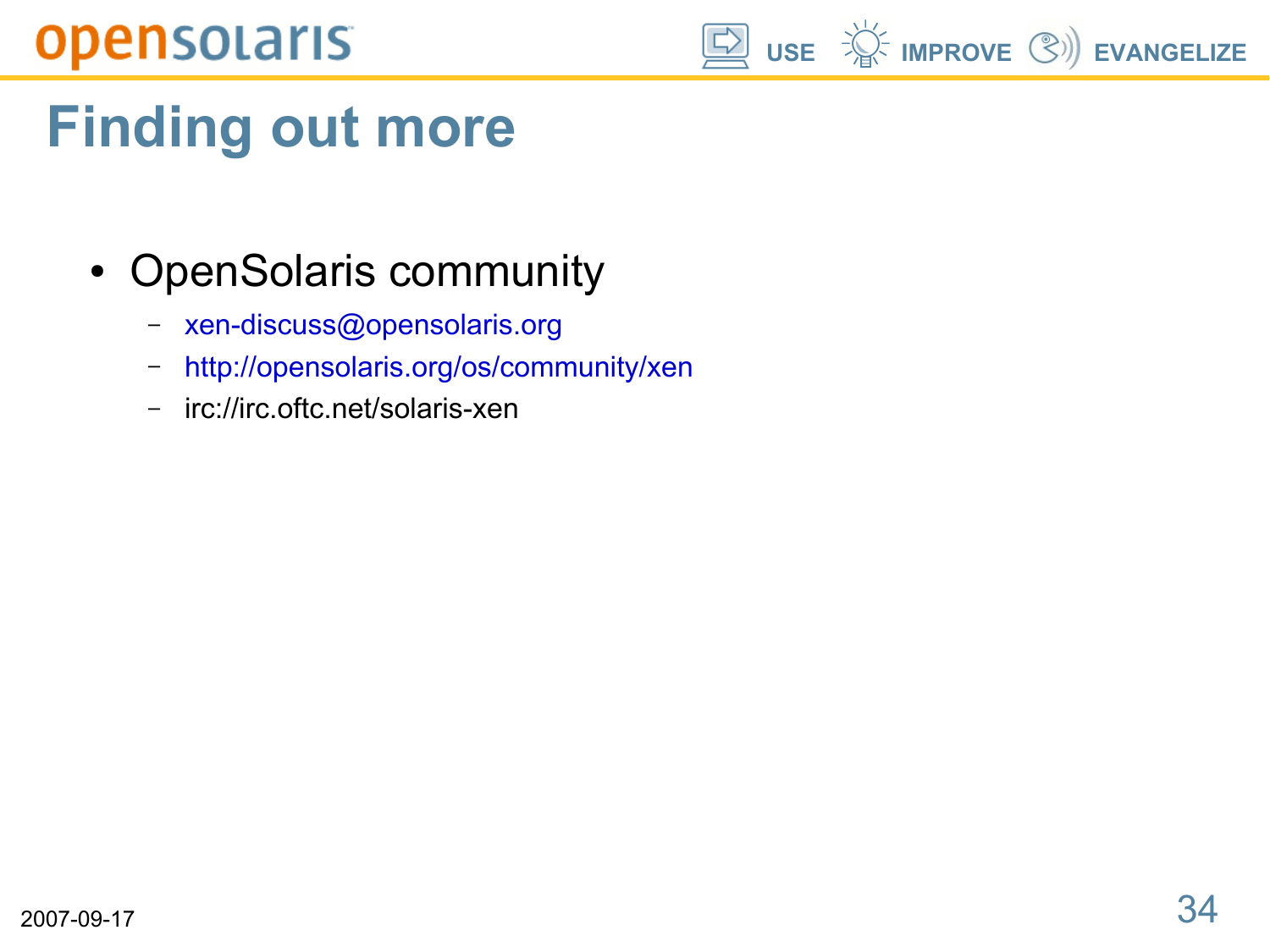

## **With help from...**

- Chris, Russ, Joe, Gina, Kevin, Todd, David, Penny, John, Claudia, Nicolas, David, Roger, Bill, Mark, Rob, Susan, Bill, John, Angela, Tariq, Gavin, Tim, Stu, Jerri-Ann, Allan, Nils, Gary, Ed, Joost, Shalon, Michael, Ryan, Jan, Ann, Frank, Kirk, John, Steve, Max...
- ...and everyone who knows me.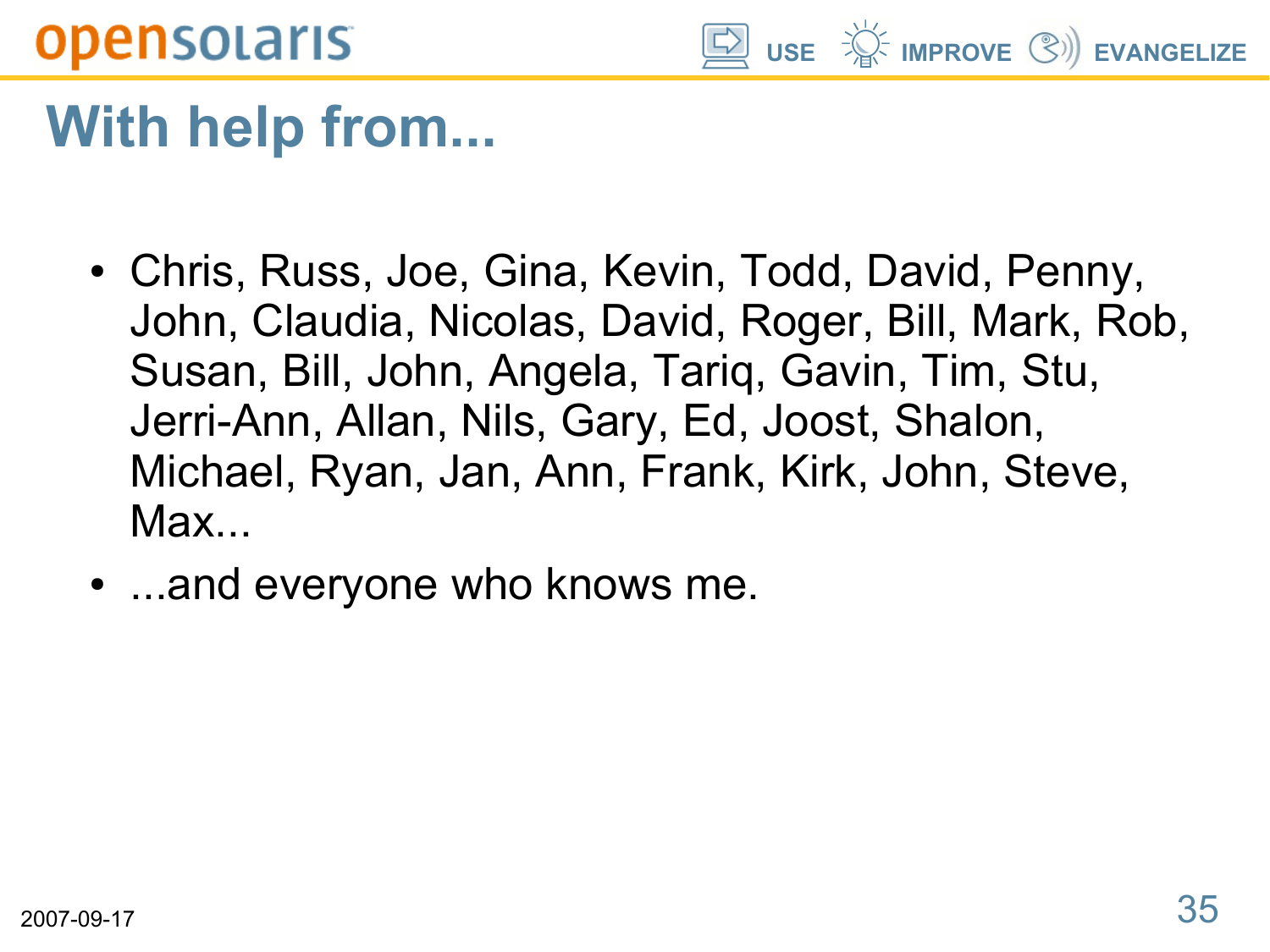



## **Thank you!**

David Edmondson Solaris Engineering dme@sun.com http://dme.org

> "open" artwork and icons by chandan: <http://blogs.sun.com/chandan>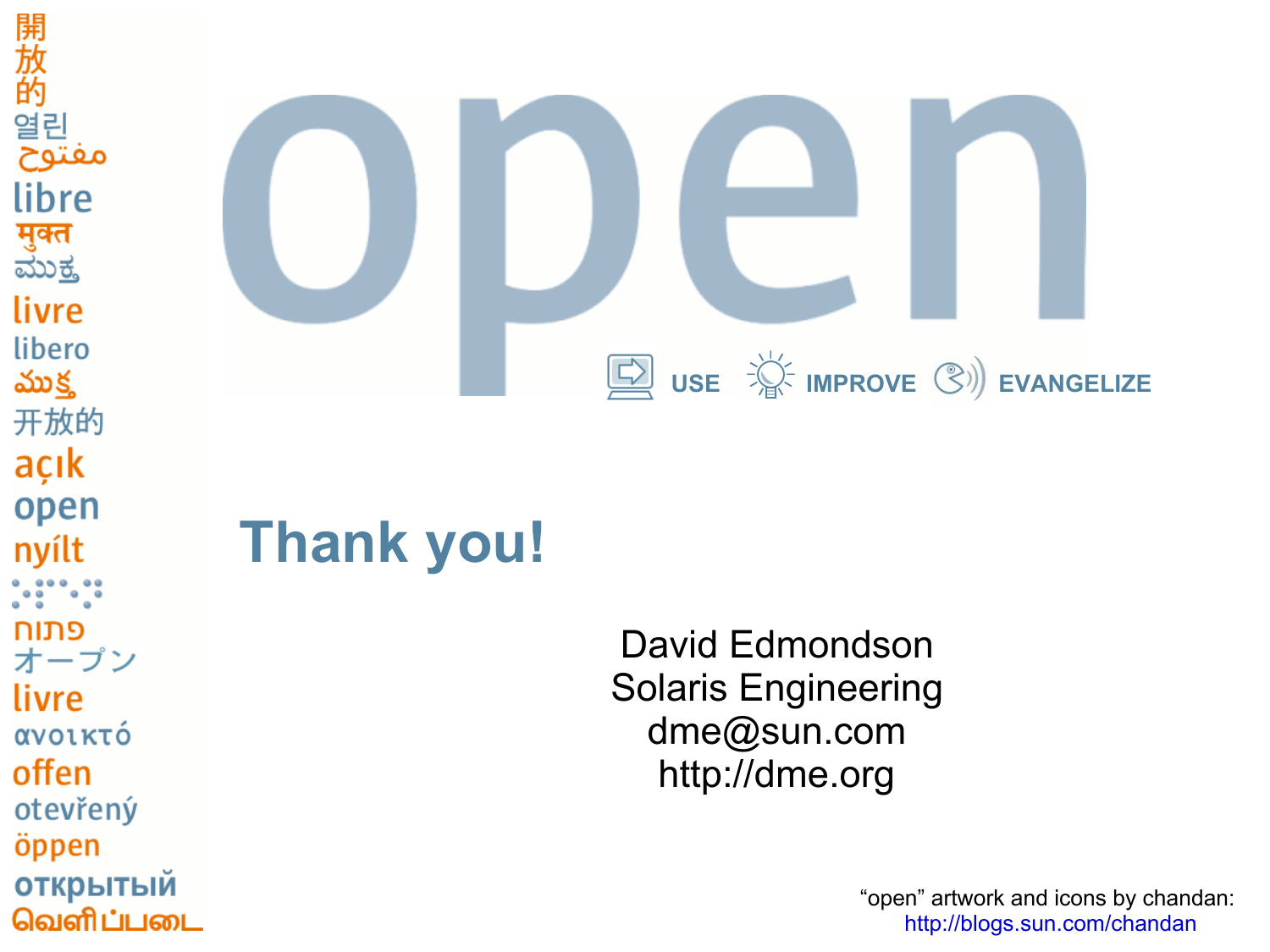

## **Glossary**

- dom0: control domain
- domU: guest domain
- HVM: Hardware (assisted) Virtual Machine
- PV: paravirtualised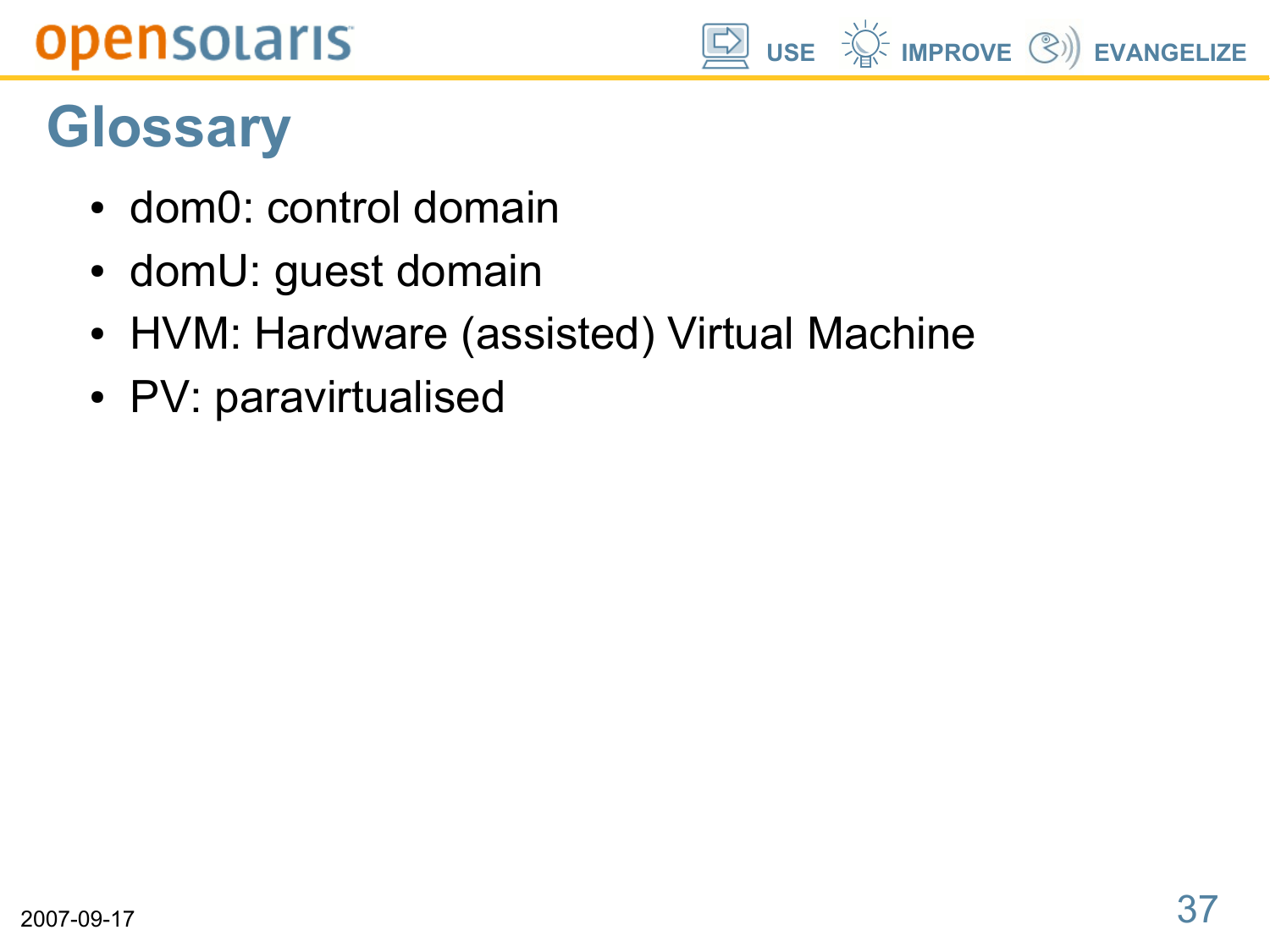

## **HVM capable hardware**

- M2 variants of Sun AMD machines
- Intel Core processors
	- But check the BIOS